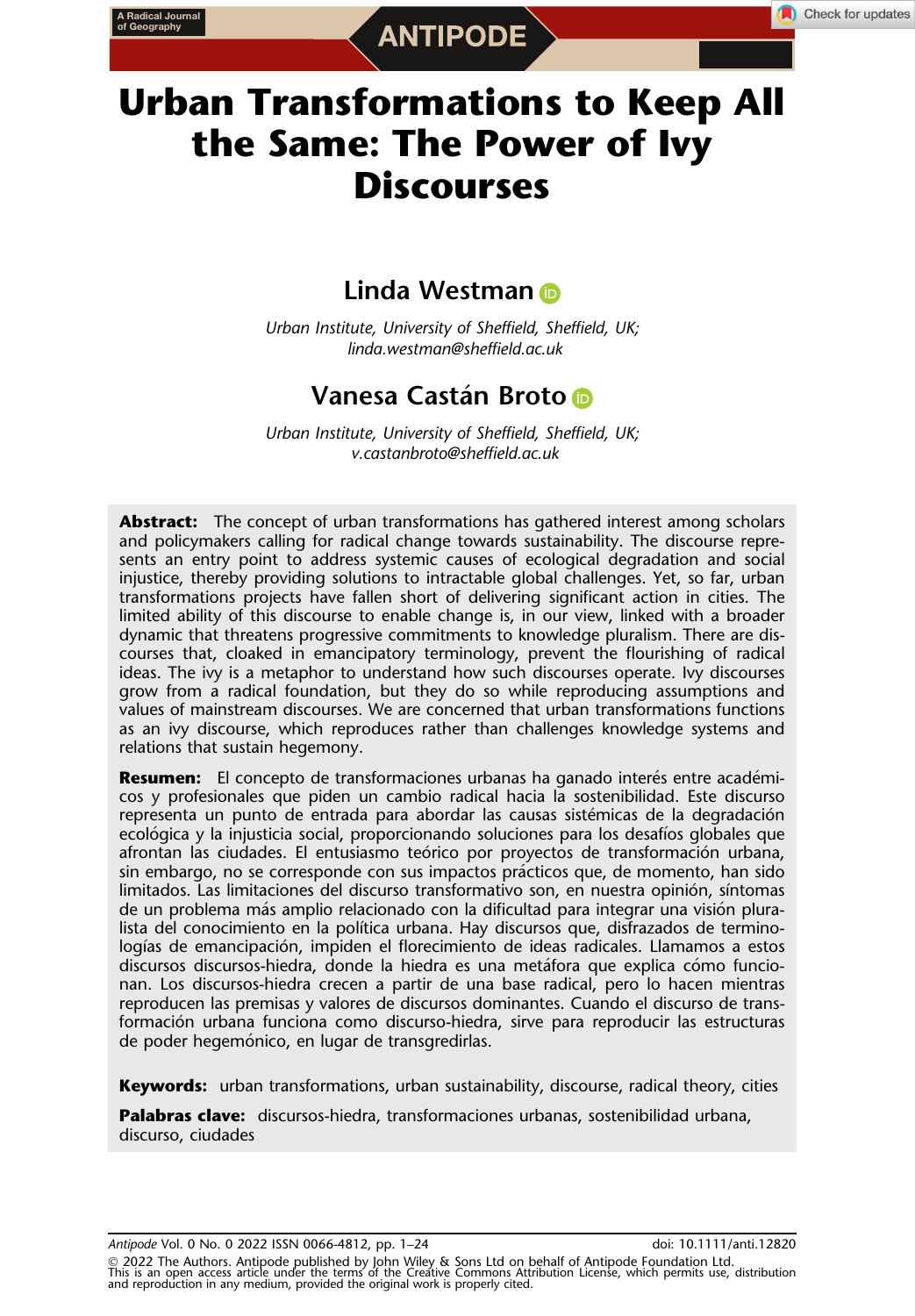# Introduction

Boaventura de Sousa Santos (2015) has argued that academic-activists need untraining in forms of thinking and theorising that he calls vanguard theory. This is a form of thinking that explains everything in advance, thus excluding any form of knowledge or experience that does not fit its prescriptions. As an alternative, Santos advocates for rearguard theory, which actively engages with the affective, situated experiences that shape knowledge. An essential task for academicactivists is, thus, the creation of workable discourses that recognise the multiplicity of dislocated experience in a world shaped by rampant inequality and a global environmental crisis.

New concepts and ideas can generate momentum, opening such spaces of plural engagement and supporting moves toward more hopeful futures where difference is recognised. Brown (2016), for example, followed Laclau (1990, 2005) in describing sustainability as an empty signifier whose potential resides in its multiple interpretations and contingency of meaning. This analysis portrays sustainability as a discourse that offers radical potential because it enables ever-more diverse critiques of the economic system and brings sustainability debates into the realm of politics. Engagement with sustainability discourses, however, has declined in recent years.

The discourse of transformations appears to have displaced sustainability (Blythe et al. 2018). Transformations-oriented policy is seen as bridging the chasm between the severity of environmental problems and the inherent incrementalism of existing environmental policy (Abson et al. 2017). Transformation processes have become the raison d'être in the growing literature on sustainability and development (Scoones 2016). Beyond the delivery of deep change to protect ecosystems, transformations represent a new normative agenda for social justice (Patterson et al. 2018). The transformations vocabulary has undergone a rapid translation from scholarly debates into multiple policy settings. For example, the United Nations Agenda 2030 for Sustainable Development is promoted under the banner of "Transforming Our World", guided by "a supremely ambitious and transformational vision" (United Nations 2015). Despite the generalised enthusiasm, the concept of transformation also appears to be linked with risks, especially the further depoliticisation of environmental discourses (Blythe et al. 2018). Is transformation a new "empty signifier", in the sense articulated by Brown (2016)? Does it lead to obliteration of difference (Blythe et al. 2018), or does it open spaces for Santos' (2015) rearguard theory?

This paper examines how discourses of transformation influence academicactivists' role in climate policy. The analysis focuses on urban transformations, a domain particularly visible in climate change and transformation agendas. Urban transformations have become the foremost entry point to address global environmental challenges and maintain hope. The New Urban Agenda, adopted in Quito in 2016, framed urbanisation as an opportunity to achieve "transformative and sustainable development" (United Nations 2016). The IPCC Special Report on Climate Change of 1.5 degrees included a section dedicated to urban transformations, noting that "[l]imiting warming to 1.5° C above pre-industrial levels would require transformative systemic change" (de Coninck et al. 2018:315). Among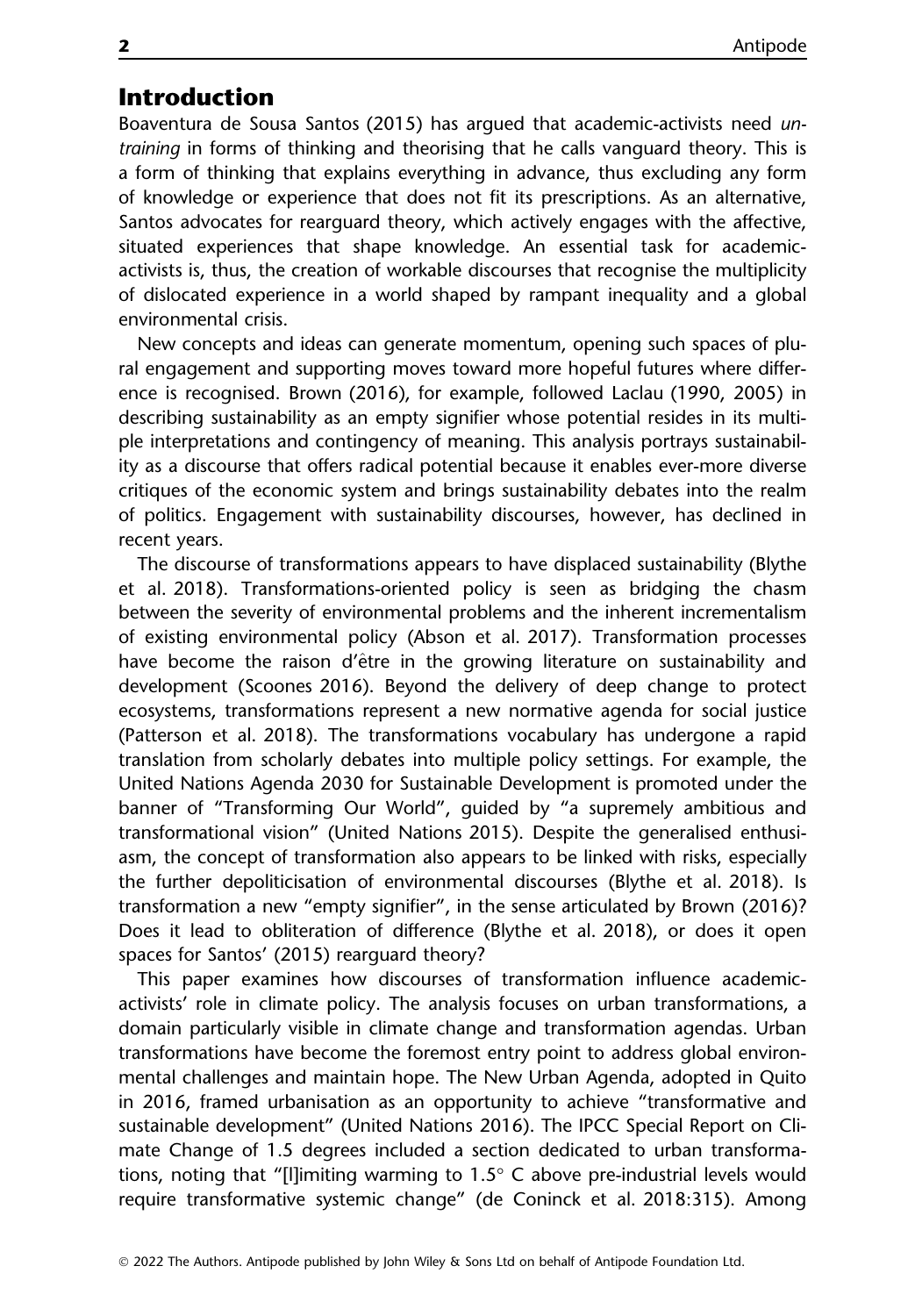the many high-profile reports launched at COP26, the Coalition for Urban Transitions published a report on "Seizing the Urban Opportunity". The explicit purpose of this document was to demonstrate "the power" of urban transformations to catalyse national-level recovery from the COVID-19 pandemic, while also tackling the global environmental crisis (Coalition for Urban Transitions 2021).

In this paper, we examine how urban transformations discourse has gained credibility and, in doing so, may reproduce dominant research and policy agendas and consolidate epistemic centres of authority. We argue that there is a specific mechanism at play behind this success story, which we characterise through the idea of ivy discourses. Ivy discourses operate much like the plant ivy (Hedera helix): the ivy grows around a solid foundation with intense vigour, developing shining leaves that soon cover the supporting plant. The ivy can conceal the structure that sustains its existence and growth, on occasions consuming the supporting structure—the conceptual apparatus that eventually crumbles, dies, and is forgotten under its crushing weight. We ground the concept of ivy discourse in the discussion of empty signifiers, following Laclau (2005) and Brown (2016). We hypothesise that urban transformations theory is an exemplar of an ivy discourse. The attraction of transformations lies precisely in their promise to deliver radical change. Yet, there are risks inherent in mobilising putatively radical concepts with limited ability to support emancipatory thought and action.

Our analysis opens questions about the desirability of transformation as a radical concept, particularly in comparison with its predecessor, sustainability. First, we explain why we focus on discursive elements of urban transformations and how to interpret the concept in dialogue with the notion of the empty signifier. Second, we outline the conceptual foundations of transformations theory. Next, we discuss the articulation of urban transformations theories as an ivy discourse. The analysis identifies the mechanisms that have enabled the consolidation of the theory in research and practice. To illustrate the tendency of "concealment", we compare trends of thought in urban transformations debates with principles for social change derived from decolonial and feminist thought. In conclusion, we suggest that the search in academia for compelling and radical answers may lead to the reproduction of hegemonic ideas and interrogate whether rearguard alternatives are available.

### A Discursive Approach to Transformations

Bluwstein (2021) recently proclaimed that transformations is not a metaphor. Scholars of transformations, he argues, spend too much time examining epistemologies, ideologies, and other abstract dimensions. What is needed instead is engagement with practical aspects of change: strategy, organisation, and tactics to dismantle political economic structures. This argument is refreshing and critically needed. However, the impact of discourses cannot be discounted. Discourses structure repertoires of action and charter directions of change. They are inseparable from political interventions.

Discourses represent systems of meaning ascribed to objects and events. While meaning can be communicated through language, discourses also condition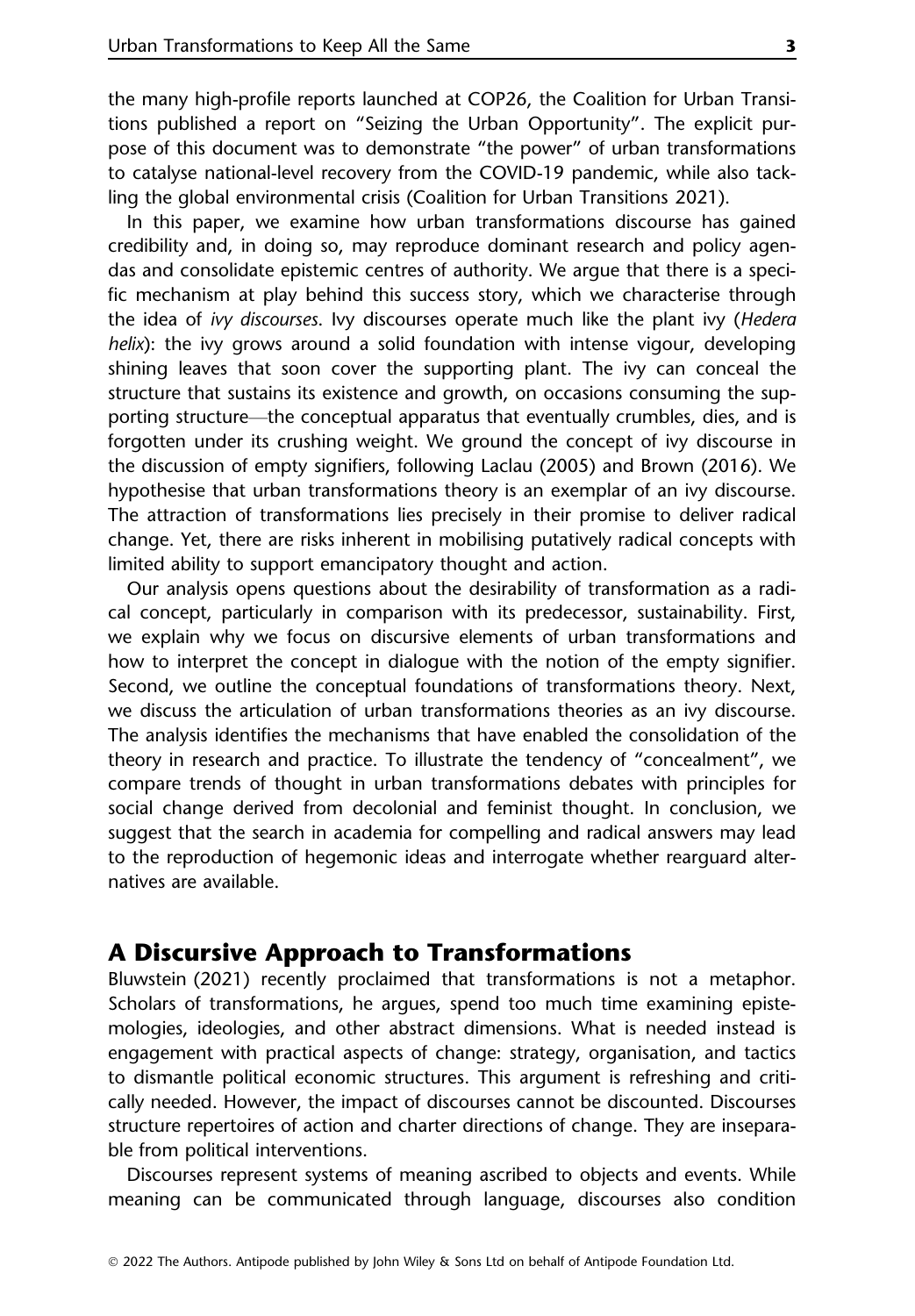interpretations of other forms of actions and interactions, such as sense-making in relation to material artefacts (Wetherell et al. 2001). By organising social relations, practices, and relationships with technology, discourses dictate conduct (and our interpretations of that conduct) in everyday life. In political analyses, discourses also represent power relations and systems of rule that are historically constituted (Howarth et al. 2000). If the social is a discursive space, hegemonic formations are constituted through contingent conditions, themselves dependent on existing discourses (Laclau and Mouffe 2001). In the context of environmental transformations, discourses reinforce forms of symbolic violence that justify environmental destruction in the face of manifest injustices towards people and nature (Castan Broto 2013). At the same time, the very notions of cultural hegemony, symbolic violence, and contingent strategy are part of a Eurocentric tradition of thought suspicious in decolonial scholarship (Grosfoguel 2011). By examining discourses, we seek to engage with an active critique of transformations not as detached critical observers, but as knowledge producers who have actively contributed to that scholarship.

Hence, this paper focuses on the relationship between hegemonic discourse and concepts that (seem to) represent radical alternatives. Different theories that explain this connection have inspired our conceptualisation of ivy discourses. For example, scholars of sociology of science (Davis 1986) identify features of academic concepts that explain their ability to gain social influence. There is a category of fuzzy social science concepts that gain popularity precisely by virtue of being vague, which means that they are open to contestation (Cornwall 2007). Davis (2008), for instance, argues that the concept of intersectionality gained traction far beyond feminist theory by being open-ended and ambiguous, but also by addressing a pervasive and serious concern, providing novelty, and appealing to generalists. Transformations theory fits this description. It is unceasingly open-ended (allowing for appropriation), addresses a serious concern (threats to the survival of humanity), provides novelty (through the emphasis on system-wide change), and appeals to generalists (striking an elegant balance between sophisticated diagnostics and easily derived principles). This sheds light on the success of the transformations theory, but leaves us with questions: what normative implications do buzzwords raise (Durose et al. 2022) and what is their relation to hegemonic discourses?

To gain clarity on mechanisms of discursive hegemony we follow Laclau (2005:68), who defines discourse as "any complex of elements in which relations play the constitutive role". Laclau argues that the differentiated demands of social groups somehow must be unified to act as a political whole. Such unification is realised by reducing a plurality of demands to a chain of "equivalents" (demands that are equal in relation to the totality) and allowing these demands to be represented by empty signifiers (totalities that reflect an abstract ideal of unachievable perfection). Hegemony operates through empty signifiers by enabling a particularity to achieve "incommensurable universal signification" (Laclau 2005:70).

Environmental discourses that represent progressive solutions are routinely appropriated, which enables the reproduction of dominant paradigms (Castan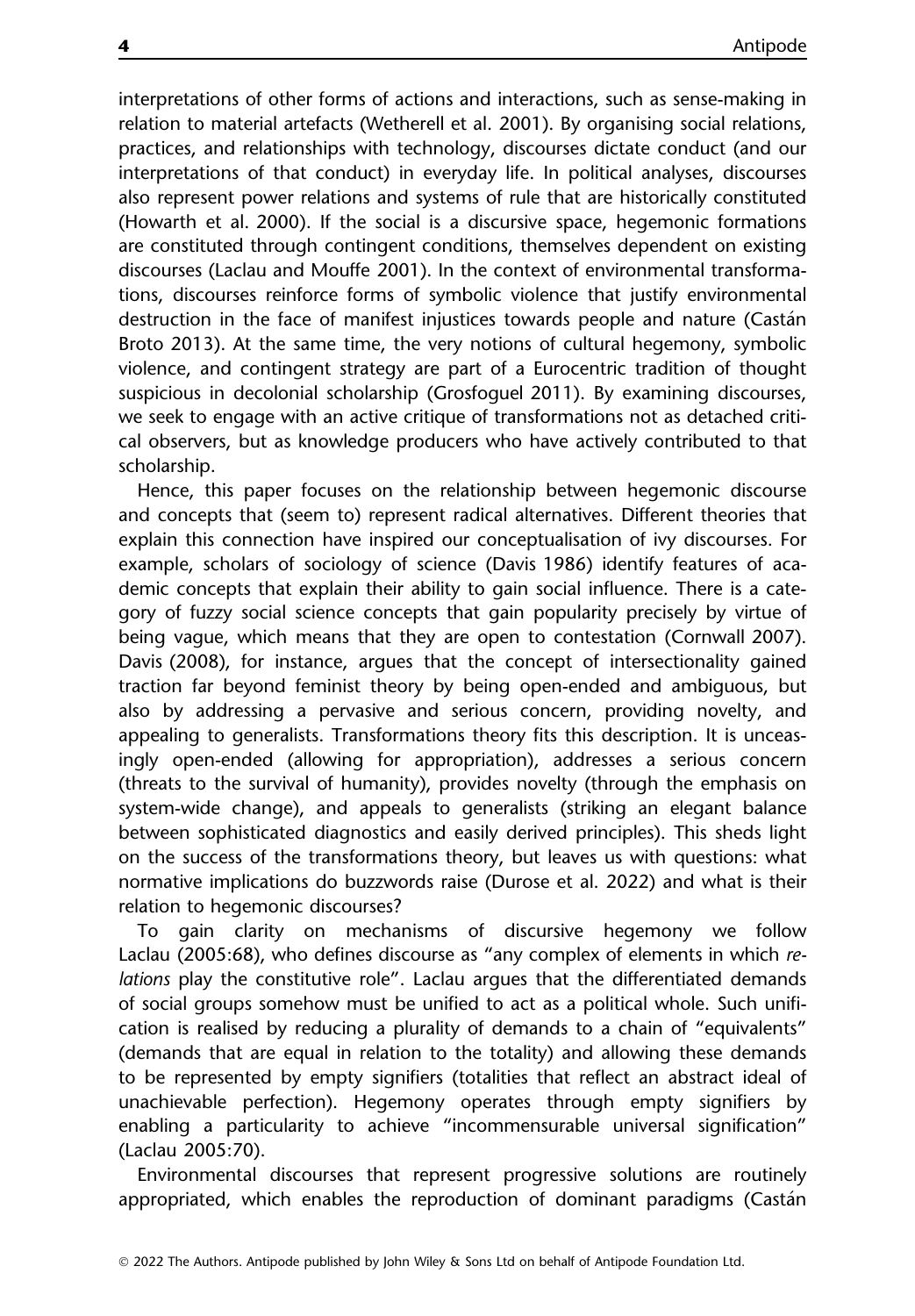Broto and Westman 2019). This openness invites analysis along Laclau's notion of empty signifiers. For example, Gunder (2006:214) argues that sustainability:

acts as an empty name or label of an ideal that many can believe and identify with. Yet, in doing so, sustainability accommodates a wide range of contestable discourses, each vying to articulate its definitive meaning.

This critique aligns with a consolidated scholarship on sustainability, which points to ambiguity and open-endedness as features that enable the advance of dominant political-economic interests (De Lara 2018; Lélé 1991; Manderscheid 2012). At the same time, the capacity of empty signifiers to resist the attribution of unitary meaning make them useful to social groups. Brown (2016:129) posits that sustainability behaves as an empty signifier, not only in the sense of being empty of environmental content, but also because it "represents the imagined fullness of society that is (presently) absent". Brown (2016) argued that sustainability, as an empty signifier, created radical political momentum by foregrounding a collective failure to think about the future. By representing a response to diverse apocalyptic imaginaries, sustainability succeeded in building political unity, as well as in shifting debates from an interest in piecemeal intervention towards notions of systemic change. In operating as an empty signifier, sustainability thereby enabled radical action, by accommodating an increasingly diverse range of critiques and re-politicising sustainability debates (Brown 2016).

Laclau (2005) explains that oppressive regimes build hegemonies by claiming empty signifiers. This is achieved by articulating new links around popular demands, with the result that the "same democratic demands receive the structural pressure of rival hegemonic projects" (Laclau 2005:131). As the meaning of a signifier becomes "indeterminate between alternative equivalential frontiers", empty signifiers transform into floating signifiers, the meaning of which can only be determined by (hegemonic) struggle (ibid.). Political resistance always involves heterogeneity, meaning that there are no immobile frontiers along which empty signifiers can be clearly defined. As heterogeneous communities lay claim on a concept definition, they progressively multiply frontiers of struggle. It is in this moment that the potential for both radical and hegemonic appropriation emerges.

Our argument is that ivy discourses appropriate signifiers and help control their radical potentialities. What Laclau (2005) describes as the articulation of new links around demands manifests through the coupling between radical visions and established patterns of thought. Specifically, concepts become decentred from emancipatory aims and struggles by becoming attached to pre-existing disciplinary knowledge, normative ideals of societal improvement and progress, and theoretical apparatuses. This crowds out the discursive space and places original demands in a minority position that eventually becomes invisible.

### The Foundations of Transformations Theory

Transformations theory is a solutionist approach that proclaims to tackle environmental degradation and deliver social justice. In practice, two literature bodies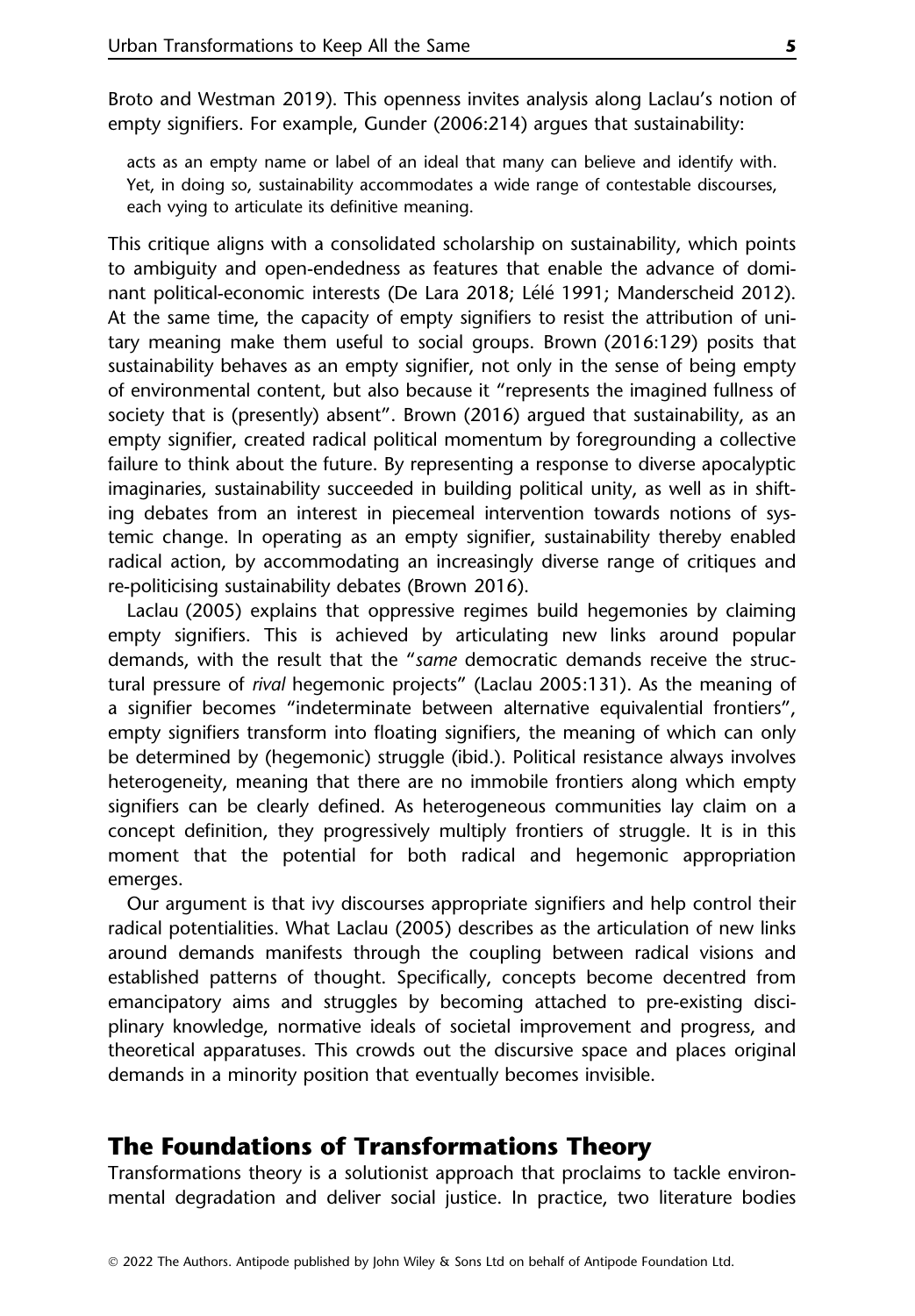have dominated transformations research: socio-ecological systems and sociotechnical transitions studies (Table 1). Both literatures address systems reconfigurations, but the former focuses on how social-ecological systems cope with disruptive change and the latter on nonlinear changes in socio-technological systems (Olsson et al. 2014:1).

Social-ecological systems (SES) studies have a strong basis in ecology and systems theory and use resilience and adaptation as their fundamental building blocks. Holling (1973:14) introduced resilience as a concept that measures the ability of a system to remain in the same state, that is, its ability to preserve relationships between species populations and system variables. This concept challenged the notion of stable equilibria and inspired engagement with unpredictability and random events. Adaptive capacity describes the "change in stability landscapes" that occur in an ecosystem in response to ecosystem pressures (Gunderson 2000:428). Adaptive capacity is shaped by external stresses that determine exposure and sensitivity and the interplay of social, economic, and political forces within a given system (Smit and Wandel 2006).

Building on this thinking, Walker et al. (2004:3) defined a transformation as the "capacity to create a fundamentally new system when ecological, economic, or social (including political) conditions make the existing system untenable". A transformation occurs when new human–nature interactions are established, alongside new adaptive cycles, feedback mechanisms, and governance arrangements (Olsson et al. 2014; Walker et al. 2004). "Transformability" of a socialecological system depends, in turn, on various properties of a system, such as

| Theoretical<br>foundation         | Key concepts                                                              | <b>Process</b>                                                                                                                                                                       | Outcomes                                                                                                                                                              |
|-----------------------------------|---------------------------------------------------------------------------|--------------------------------------------------------------------------------------------------------------------------------------------------------------------------------------|-----------------------------------------------------------------------------------------------------------------------------------------------------------------------|
| Socio-ecological<br>systems (SES) | Resilience, adaptive<br>capacity, adaptive<br>management,<br>institutions | As conditions become<br>untenable, a<br>socio-ecological<br>system undergoes<br>fundamental<br>reconfiguration<br>through<br>establishment<br>of new<br>human-nature<br>interactions | New relationships between<br>species populations and<br>system variables, new<br>adaptive cycles, new<br>feedback mechanisms<br>and new institutional<br>arrangements |
| Socio-technical<br>systems        | Socio-technical<br>regimes,<br>co-evolution,<br>niches,<br>landscapes     | Interaction between<br>niche innovation<br>and landscape<br>pressures,<br>co-evolution<br>between multiple<br>elements of<br>technology<br>and society                               | New rule sets and new<br>social-technical alignments<br>(shifts in culture, markets,<br>policy, industry,<br>and science)                                             |

Table 1: The theoretical foundations of transformations studies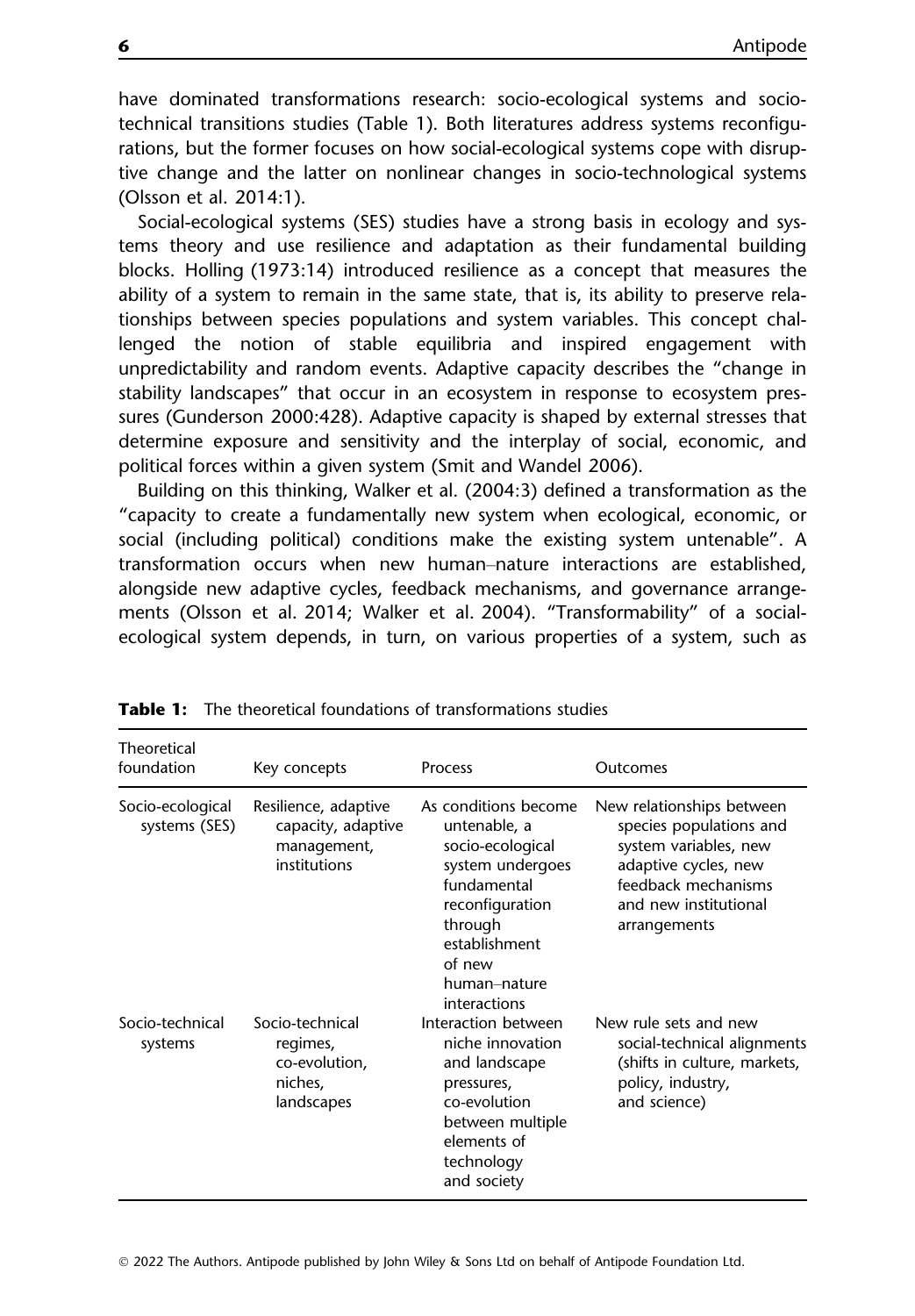human resources, institutions, and capacity for cross-scale interactions (Walker et al. 2004).

Social-ecological systems perspectives take ecological theory as their point of reference. However, they integrate insights from economics and institutional theory to understand "the source and role of change in systems—particularly the kinds of changes that are transforming" (Gunderson and Holling 2002:5). For example, adaptive management is an approach that "acknowledges that the natural resources being managed will always change, so humans must respond by adjusting and conforming as situations change" (Gunderson 2000:433). Adaptive forms of governance involve flexibility, collaboration and social learning, selforganisation and polycentricity, trust and knowledge, bottom-up participation, and deliberation, all unfolding across multiple scales of action (Lebel et al. 2006; Olsson et al. 2004). Transformative governance, similarly, involves experimentation and social learning (Turnheim et al. 2018).

Socio-technical transitions research follows a tradition of evolutionary thinking in innovation studies and allied disciplines interested in interconnected processes of technological and societal change. Socio-technical transitions theory draws on history and sociology of technology (Bijker et al. 1987) and innovation economics (Nelson and Winter 1977) to explain how technologies are embedded in multiple domains of society. The interconnected set of elements that enable the provision and use of a certain technology constitute socio-technical "regimes". For example, using a car requires a set of road infrastructures, maps, circulation rules, perceptions of car desirability, and consensus on the relations between cars and other vehicles, just to mention some components of that socio-technical regime. The regime consists of semi-coherent rules and institutions that provide a stable framework to organise relationships between markets and industries, sociocultural norms and practices, policy frameworks, and scientific paradigms (Geels 2004). The transitions literature explains that system change requires reconfiguration of these interconnected elements through the interaction between a diverse set of actors and co-evolutionary development between technology and society (Elzen et al. 2004). Transitions research has examined in detail the governance arrangements that enable systems reconfigurations. For instance, transition management is a policy-oriented field that engages with management strategies for complex systems dynamics. This branch of the literature has emphasised the capacity of policymakers to stimulate protected innovation environments, build long-term visions, construct coalitions around transition agendas, adopt flexible goals, and adjust these regularly in line with societal learning (Kemp et al. 2007).

Cross-fertilisation between the scholarships on transformations and transitions is common, and despite their different origins the concepts are today used in parallel (McPhearson et al. 2016) or even interchangeably (Wolfram et al. 2016). Deliberate attempts to combine the approaches, such as in social-ecologicaltechnological systems approaches (SETS), have mapped the complexities involved in multiple, simultaneous transformations (Egerer et al. 2021). Both sociotechnological and socio-ecological analyses pay attention to the multi-layered structure of complex systems, propose action on multiple scales, emphasise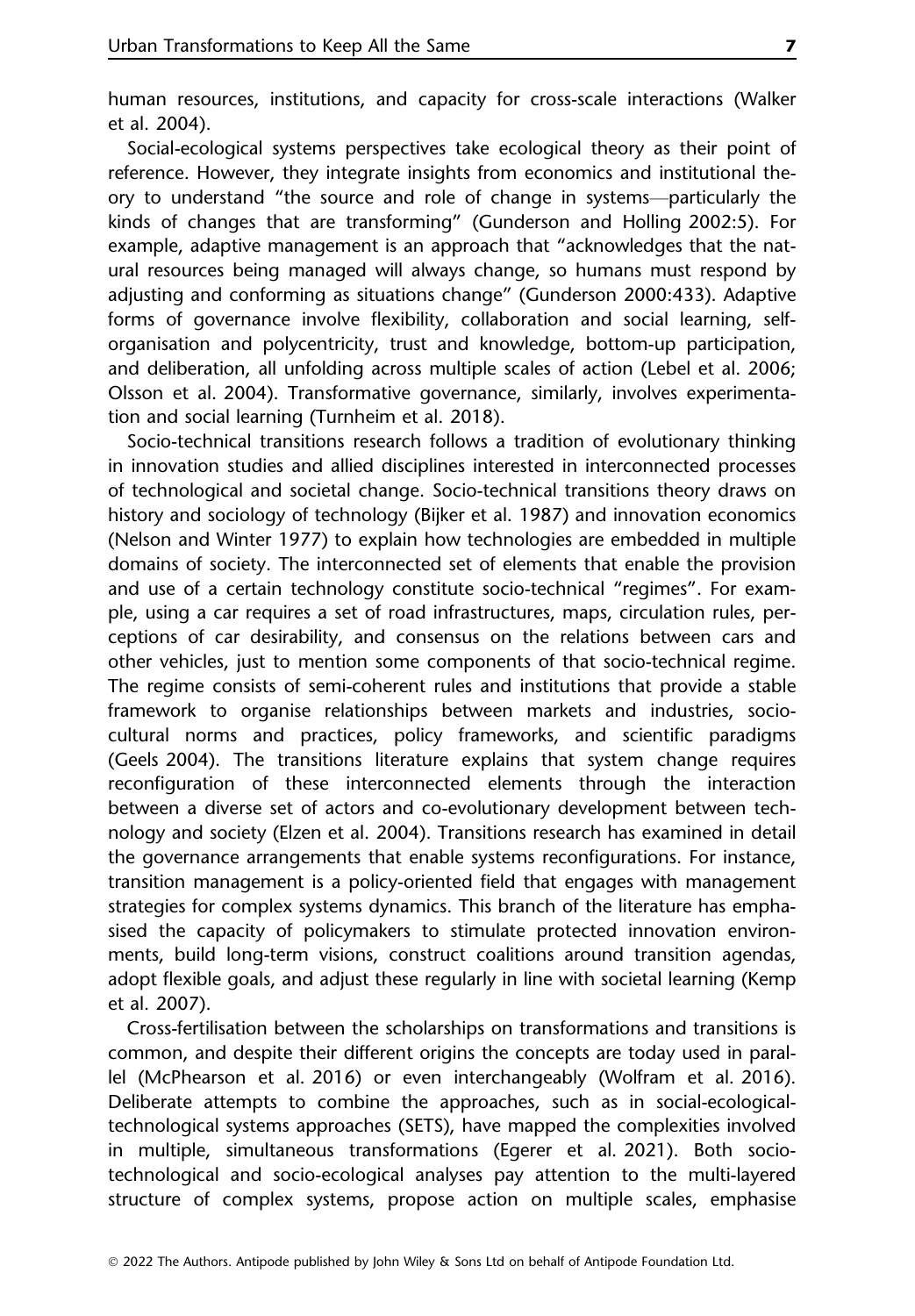nonlinear and unpredictable change, and interdependence of pathways. A systems focus is the fundamental ontological assumption that brings them together.

Radical elements have been part of the debate in both traditions of thought. On the one hand, there are efforts to progressively incorporate political theories and justice concerns into this research. Recent debates on transformative action to address climate change, for example, emphasise the need to protect vulnerable groups from the impacts of transformations and to enhance opportunities for inclusive decision-making processes (Patterson et al. 2018). Transition studies originally displayed a relatively bounded interest in socio-technical interactions, which attracted criticism regarding weak conceptualisations of politics and power (Shove and Walker 2007). As transitions are linked to visions of the future, their inherently normative natura has become apparent (Meadowcroft 2009; Smith and Stirling 2010). More recently, environmental justice insights have been explored in discussions of "just transitions" (Heffron and McCauley 2018). Just transitions perspectives involve examining ecological and social benefits and burdens, as well as aspects of inclusion, power, and recognition (Newell and Mulvaney 2013; Swilling et al. 2016).

Moreover, there are branches of the transformations literature that place radical ideas at their core. Within the literature on resilience and adaptation, transformations represent a force that can fundamentally restructure social institutions, political systems, and power structures. Pelling (2010:3) views transformative adaptation as "an opportunity for social reform, for the questioning of values that drive inequalities in development and our unsustainable relationship with the environment". This presents transformations as processes that challenge the root causes of environmental destruction, such as "the macro-economic growth paradigm of modernising development discourses" (Pelling et al. 2015:125). O'Brien (2018) similarly speaks of transformations as change that involves not only new technologies and behaviours, but also reorganisation of institutions and profound shifts in belief systems. Because global environmental change is embedded in deep structures of society, Nightingale et al. (2020) argue that transformations imply nothing less than the scrutiny of science itself and a wholesale reimagination of human–nature relations. To others, transformations present an opportunity to reform global economic systems and challenge the normative attachment to economic growth (Göpel 2016) or to "development" (Escobar 2015). In summary, the scholarship on transformations occupies a range of ideas, from proposals that locate change from within existing systems to approaches that challenge the fundamentals of society.

# The Operation of Urban Transformations Theory as an Ivy Discourse

If radical change is central to transformations, why is the discourse failing to advance radical ideas? Blythe et al. (2018) refer to a "dark side" of transformations to describe the risks involved in its establishment, especially perils involved in erasing resistance and conflict. They observe that: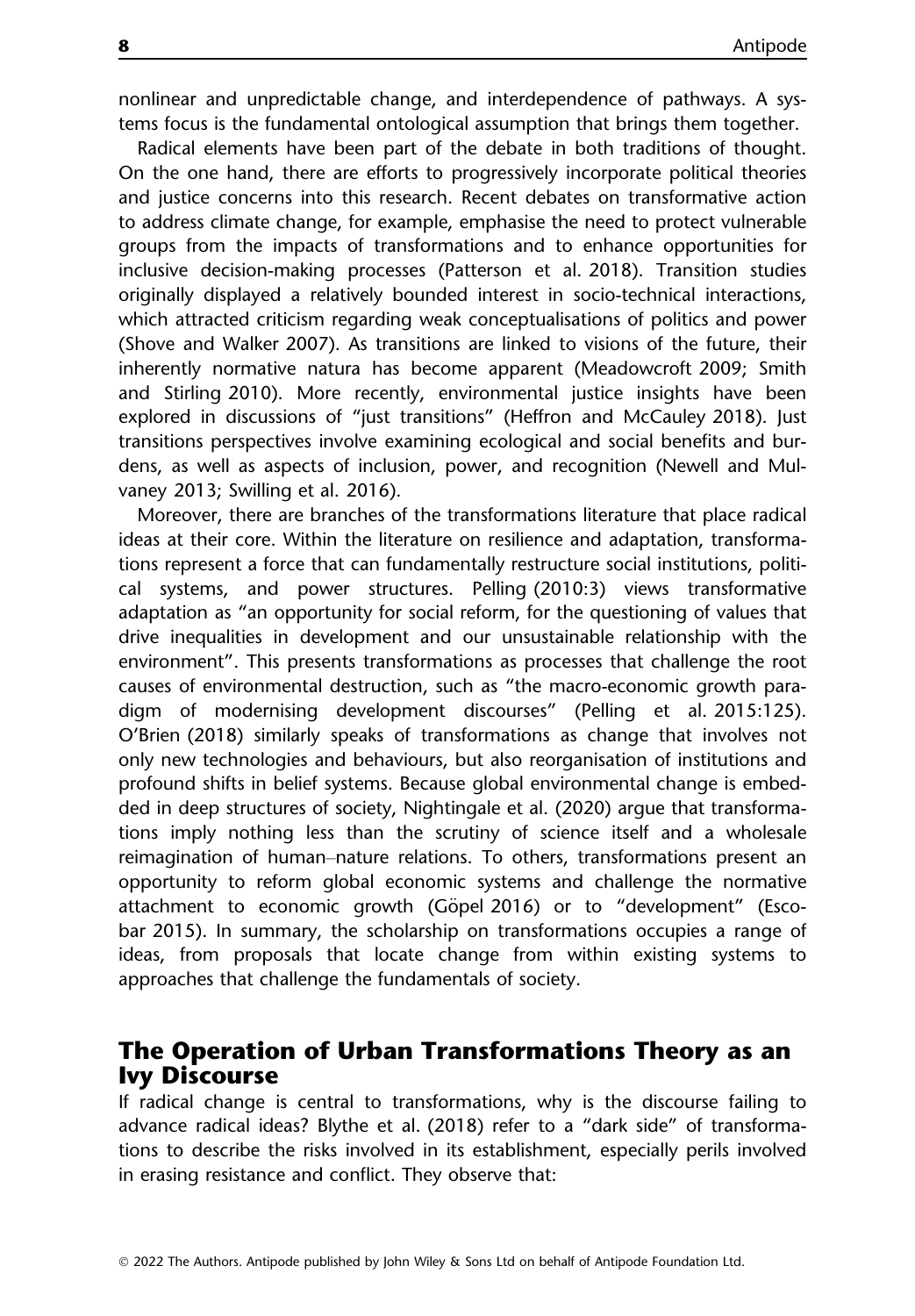[T]he dark side of transformation, by which we mean the risks associated with discourse and practice that constructs transformation as apolitical, inevitable, or universally beneficial, has the potential to produce significant material and discursive consequences. (Blythe et al. 2018:1218)

We agree with this critique, but we have also witnessed significant efforts to ameliorate these limitations. As described above, the scholarship on transformations has become more political and tuned towards just outcomes. Many perhaps experience a sense of déjà vu regarding critiques from decades of sustainability research and the by-now well-established responses: make processes more inclusive, collaborative, and reflexive. Ultimately, the suspicion remains that the discourse somehow fails to empower emancipatory thought.

The operation of ivy discourses help us understand why this is the case. Below, we elaborate on three mechanisms through which ivy discourses influence research and policy. First, ivy discourses reproduce dominant research agendas by linking core definitions and themes with pre-existing programs of investigation. Second, ivy discourses align new fields of research with established notions of social improvement and progress, thereby cementing their underpinning values. Third, ivy discourses attach nascent ideas to pre-existing heuristics, contributing to the consolidation of epistemic centres of authority.

For each mechanism, we illustrate our argument by outlining how urban transformations research fails to engage with structural drivers of ecological exploitation and inequality, as identified by feminist and decolonial scholarship. Rather than presupposing characteristics that make a theory radical, we rely on these literatures to demonstrate how ivy discourses routinely invisibilise "minor" theory. This represents a form of scholarship that aspires to develop theoretico-practical connections (Katz 1996) and that resonates with what Santos (2015) calls rearguard theory—an alternative to any universalising dogma. In that context, the decolonial scholarship draws attention to the legacies of an imperial world order and the resulting systems of oppression (e.g. Grosfoguel 2011; Mignolo 2017), while the feminist literature challenges domination that results from patriarchy and other forms of othering (e.g. hooks 2000). There is a need for theoretical work that engages with the material aspects of environmental degradation and resource exploitation, proposing new discourses that enable local radical responses with global purchase (e.g. Obeng-Odoom 2020). However, there is also a need for recognising a plurality of perspectives and values, such as we advocate here.

Table 2 and Figure 1 provide a summary of our critiques, expanded in the discussion below.

#### Reproduction of Dominant Research Agendas

Urban transformations theory acts as an ivy discourse by importing established problem frames and agendas from research on urban planning, sustainability science, environmental management, and similar fields, which causes perspectives within dominant disciplines (e.g. engineering, systems design, economics) to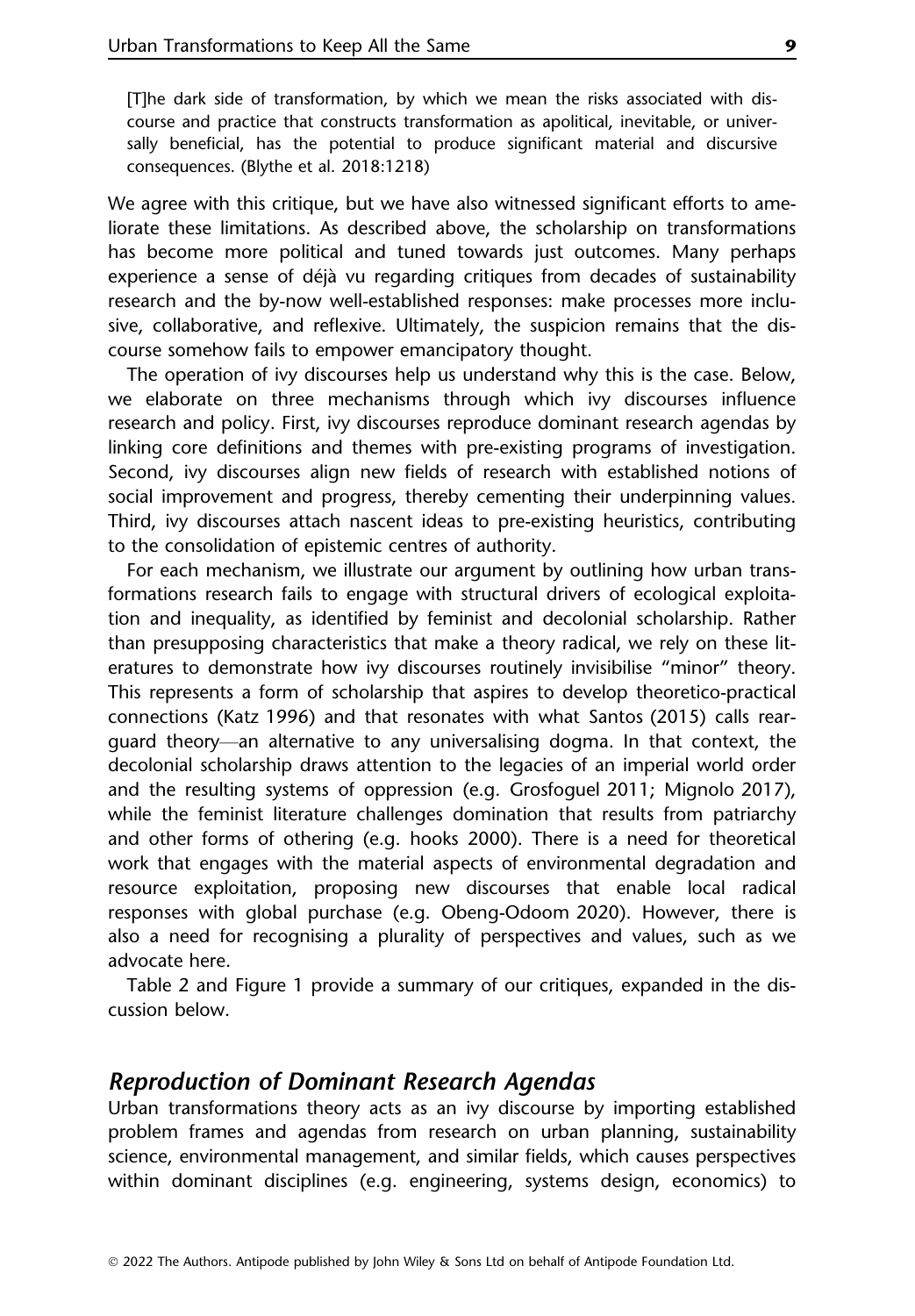

Figure 1: The operation of ivy discourses (source: authors) [Colour figure can be viewed at [wileyonlinelibrary.com\]](http://wileyonlinelibrary.)

occupy the centre of debates. These disciplines readily propose solutions known to them and familiar to policymakers (e.g. resource management, efficiency upgrades, quantification of nature), which become presented as solutions to deep problems in society.

This tendency is visible in how transformations are defined in the context of urban sustainability. An urban transformation is, according to Elmqvist et al. (2019:269), a

systemic change of the urban system. It is a process of fundamental irreversible changes in infrastructures, ecosystems, agency configurations, lifestyles, systems of service provision, urban innovation, institutions and governance.

This definition prefigures a set of dimensions as central to transformations, including infrastructures, ecosystems, and lifestyles, which readily link to analyses in environmental planning, socio-ecological systems, and economics. According to another study, key dimensions of sustainable urban transformations include governance systems, technology and innovation, lifestyles and consumption, infrastructure, and the built environment (McCormick et al. 2013). As above, this focus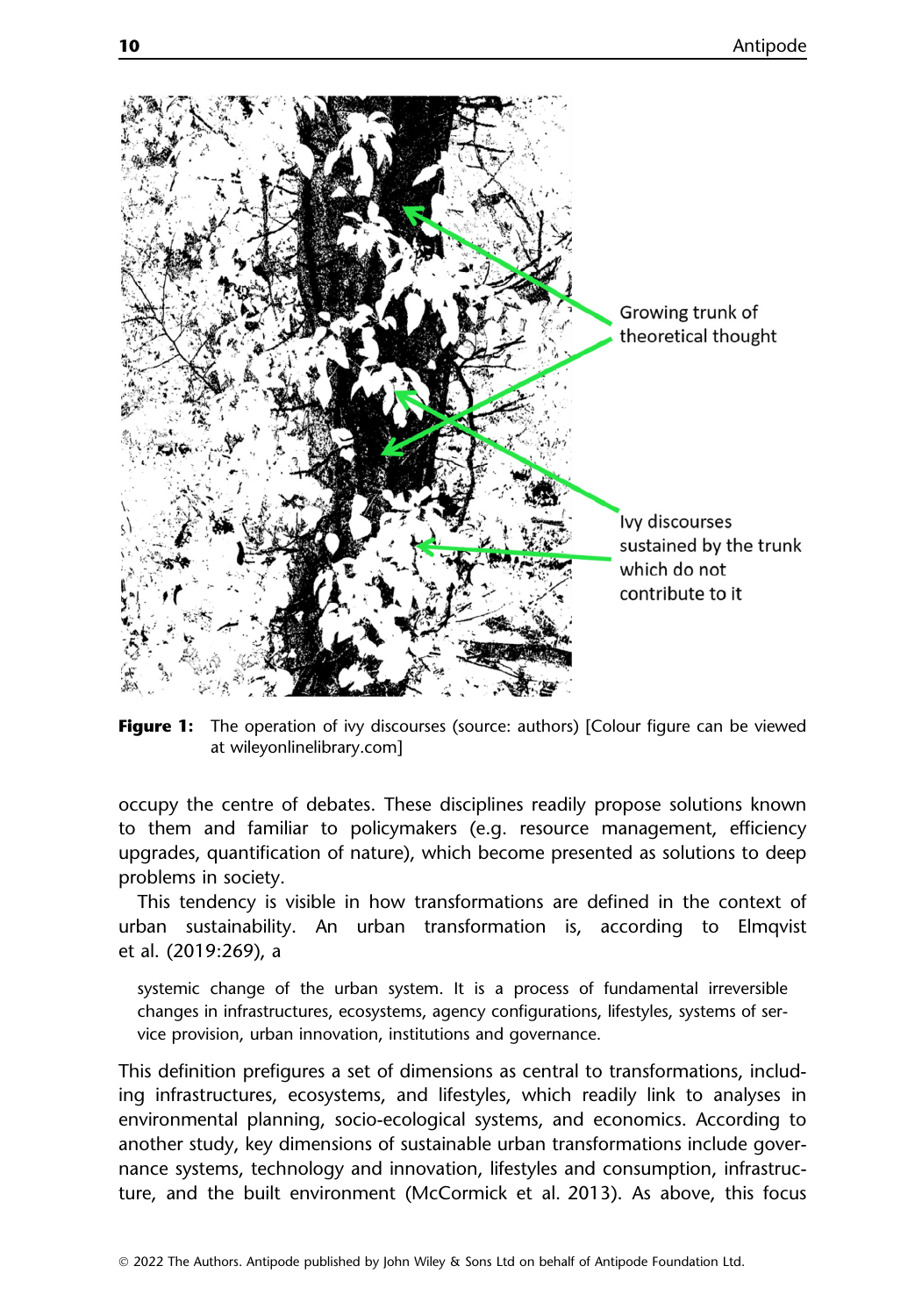| Operation of ivy<br>discourses                                                                           | Feminist/postcolonial<br>perspectives                                                | Summary of critique                                                                                                                                                                                                                                                                                                                                                                                                                                                 |
|----------------------------------------------------------------------------------------------------------|--------------------------------------------------------------------------------------|---------------------------------------------------------------------------------------------------------------------------------------------------------------------------------------------------------------------------------------------------------------------------------------------------------------------------------------------------------------------------------------------------------------------------------------------------------------------|
| Reproduction of dominant<br>research agendas<br>through core<br>definitions<br>and themes                | Challenging and<br>deconstructing<br>social categories that<br>maintain inequality   | Urban transformations research<br>focuses on governance<br>arrangements that enable resource<br>efficiency and infrastructure<br>optimisation. Yet, there is limited<br>or no engagement with systems<br>of discrimination, identity<br>formation, and the othering of<br>groups of people or nature<br>based on social categories of<br>difference                                                                                                                 |
| Alignment with social aims<br>and notions of progress<br>that cement underlying<br>norms and values      | Addressing the inequalities<br>produced through the<br>capitalist economic<br>system | Urban transformations research<br>displays concern with path<br>dependencies and system<br>lock-ins, but rarely aims to<br>challenge the structure of the<br>world economy. There is little or<br>no effort to challenge the sources<br>of amassed wealth, growth-oriented<br>policy, or the organisation of<br>global markets                                                                                                                                      |
| Attachment to<br>pre-existing<br>frameworks and<br>consolidation of<br>epistemic sources<br>of authority | Tackling distortions in<br>processes of<br>knowledge<br>production                   | Urban transformations research shows<br>an interest in knowledge<br>co-production, but it is not<br>sufficient to overcome the<br>contradictions embedded in<br>communicative rationalities.<br>Eurocentric theoretical frameworks<br>dominate the debate because<br>academic communities are<br>embedded in a hierarchical<br>international system of knowledge<br>production. There is a limited<br>engagement with multiple<br>epistemologies or situated action |

**Table 2:** The operation of urban sustainability transformations as an ivy discourse

maps onto well-established research in the policy and management literatures, innovation studies, and engineering. A third proposition is that urban transformations depend on ecological infrastructure, a mixture of land-use types, reduced waste, integrated planning, and effective governance (Pickett et al. 2013). This, again, draws attention to recognised dimensions of environmental planning and resource management.

These concept definitions map onto research agendas fixed largely in studies on urban planning and design. The case studies that proliferate foreground issues such as the management and design of systems of energy (Olazabal and Pascual 2016), mobility (Hodson et al. 2017), water (Rijke et al. 2013), waste (Uyarra and Gee 2013), regeneration of districts (Block and Paredis 2013), spatial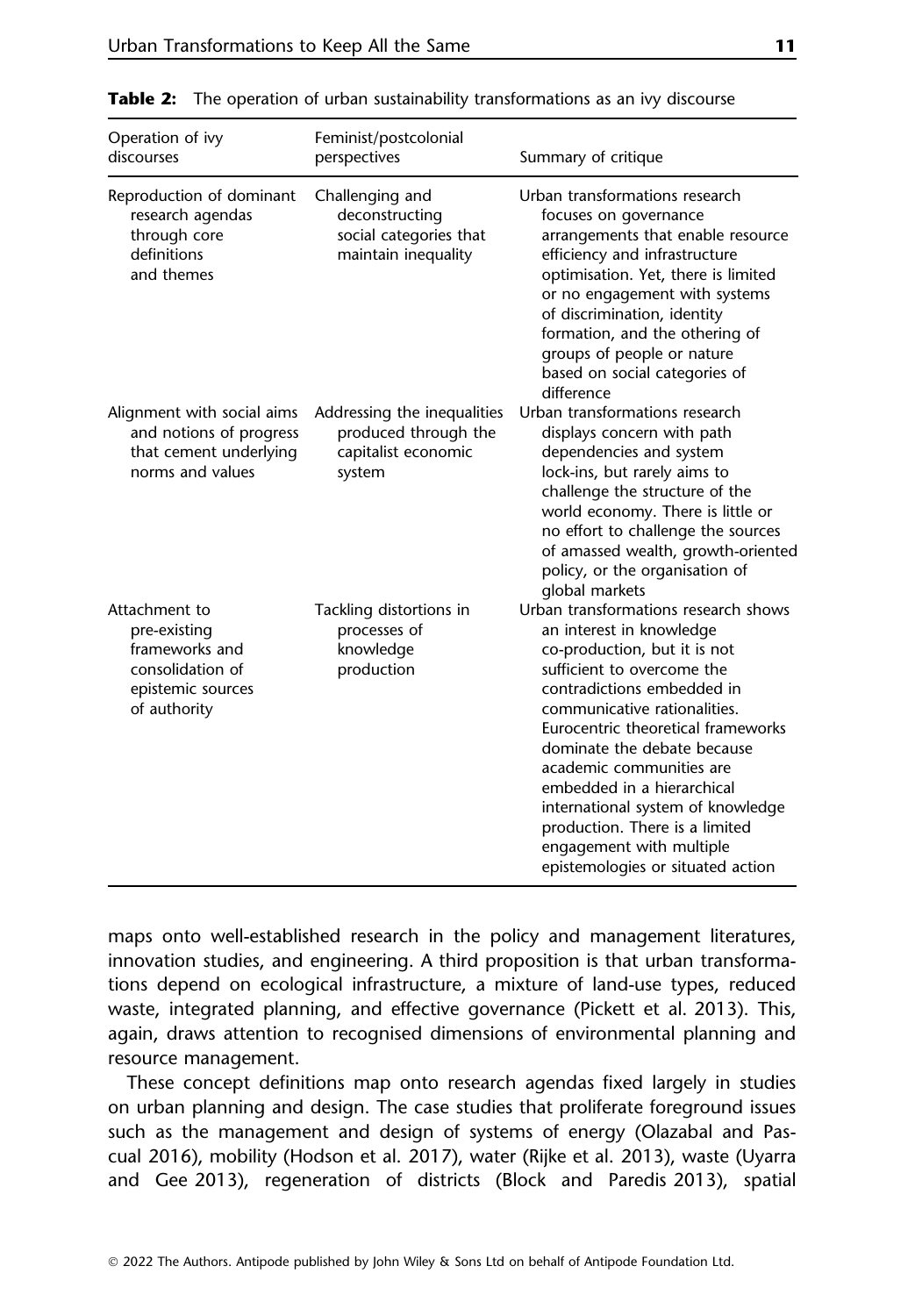planning (Ernst et al. 2016), and interventions in the built environment (Vergragt and Brown 2010; Williams 2016). These case studies centre around themes that have dominated environmental studies for decades, such as how to design infrastructure systems and spatial plans to realise resource conservation. This focus also translates into a strong interest in resource efficiency (Kabisch and Kuhlicke 2014; Koch et al. 2016; Krellenberg et al. 2016), natural resource management (McCormick et al. 2013), and ecosystem services (Hansjürgens et al. 2018; Krellenberg et al. 2016; Li et al. 2018).

Comparing this focus with proposals for change towards social justice and environmental integrity in decolonial and feminist scholarship reveals aspects that are absent. An overarching concern in these literatures is to challenge and deconstruct social categories that maintain relations of domination. Santos (2015) describes the world order in relation to a global abyssal divide. Those who are excluded suffer dispossession and violence; those who are included are often numb to this reality. Colonisation established many of the racialised categories that normalise this divide (Grosfoguel 2002; Quijano 2007; Said 1978). Racism serves to de-humanise some groups of people and reproduces conditions that leave them without rights, material resources, or social recognition (Grosfoguel 2016). Structural racism permeates public institutions, legal systems, and many expressions of state violence (Jee-Lyn García and Sharif 2015; Saito 2009). Gendered and sexual inequalities also perpetuate the abyssal divide in explicit acts of violence and exploitation, as well as in subtle systems of repression and control (Lorber 2001; Yodanis 2004). These categories of difference underpin many forms of inequality, making them indispensable concerns to strategies to realise social justice.

Research on urban transformations to some extent recognises questions of racism and gender discrimination. McPhearson et al. (2016) point to the need to involve marginalised perspectives, such as those of the Black Lives Matter movement. Hamann and April (2013) explore racial segregation in Cape Town. However, the field as a whole generally avoids a strategic engagement with discrimination and inequality. Very few proposals engage with the structural drivers of inequality, the constitution of exclusionary spaces in cities and settlements, or the racialised and gendered nature of such exclusions. Topics that largely are missing from the field include, for example, the situation of refugees, displaced populations, or different forms of violence. Overall, urban sustainability transformations research does not challenge the social categories that maintain difference; instead, some proposals may reinforce inequalities (for example through infrastructure investments that reproduce environmental injustice). It is not that other diagnoses do not exist, but that they rapidly become marginalised by well-known arguments that gain salience by their very virtue of being well known. In particular, this occurs as urban transformations become linked to research that brings concrete skill-sets, which appear to generate practical recommendations and ways forward.

#### Alignment with Pre-Existing Notions of Progress

The urban transformations literature acts as an ivy discourse by articulating research objectives along established ideas of progress. Here, transformations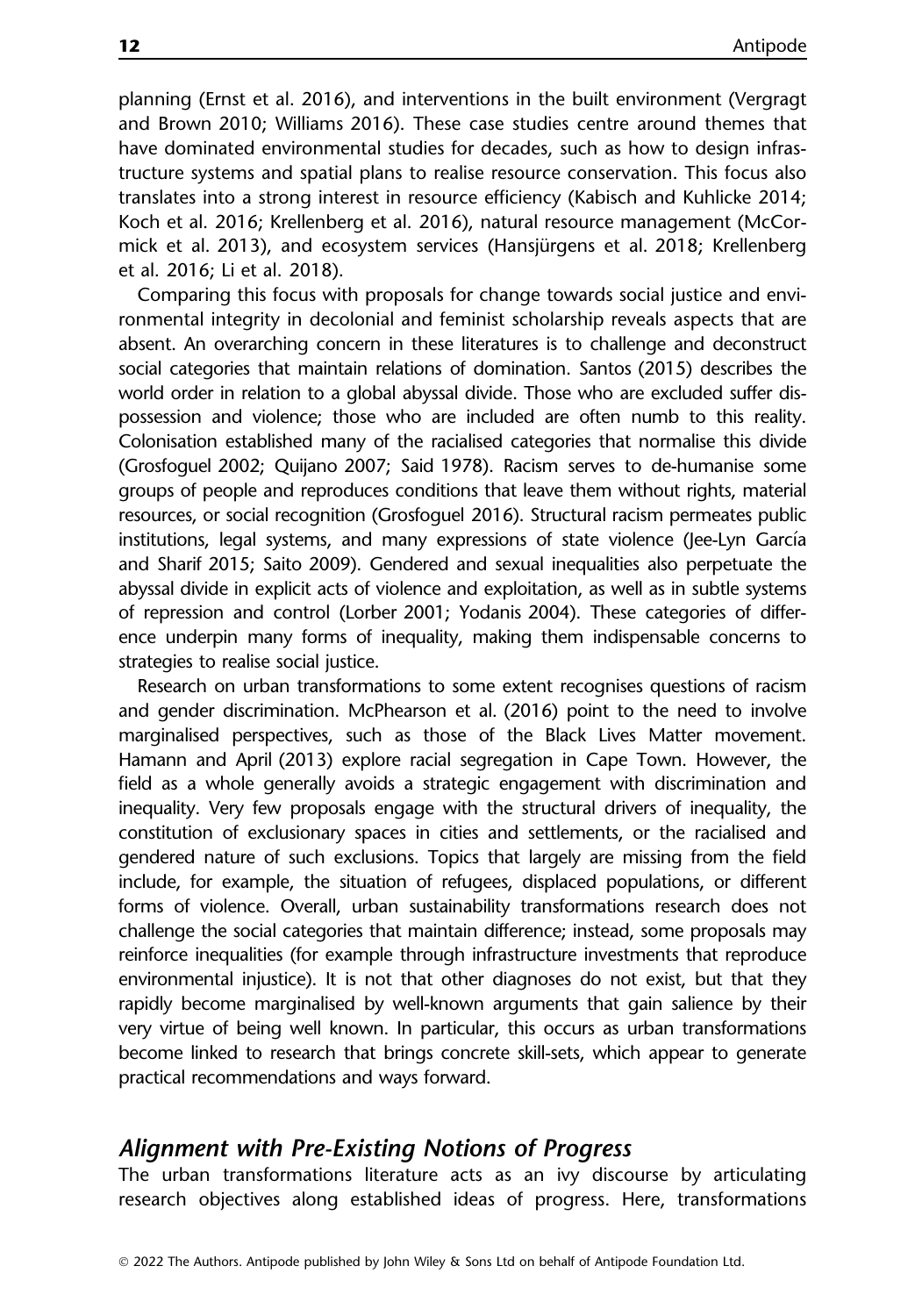theory resurrects teleological missions of societal improvement, which replicate past and present power relations into the future. That is, the formulation of research objectives within dominant paradigms of thought leads to a continued attachment to current notions of social advance.

A putative objective of transformations research is to challenge the value systems that maintain ecological degradation and social inequality. The literature emphasises the need to examine self-reinforcing elements of systems (Nevens et al. 2013) and path dependencies that prevent change (Iwaniec et al. 2019). There is recognition of the constraints of existing institutions, lock-ins, and "cultural" barriers to change (Castan Broto et al. 2019). However, such concerns tend to overlook dominant discourses on progress and development, such as the structure of the world economy, amassed wealth, logics of investment, and policies for perpetual growth. Programmes of action to address these issues—redistribution of wealth, community ownership, recognition of informal economies, and ways of doing business away from profit-maximising rationales—are not central to urban transformations agendas.

Instead, several branches of the urban sustainability transformations literature successfully advance the tenets of dominant economic agendas. For example, the establishment of eco-innovation clusters (Block and Paredis 2013; Ernst et al. 2016) and development of ICT technology (Ibrahim et al. 2018) are portrayed as driving urban transformations. There is also an interest in smart energy systems (Erlinghagen and Markard 2012; Ibrahim et al. 2018) and technological solutions that can be branded and exported (Williams 2016). These and similar studies demonstrate a faith in innovation, entrepreneurship, and investment as central to urban transformations—activities known as fundamental to the strengthening of local economies. Through this focus, the literature replicates an argument at the core of sustainability debates (and of development studies and public policy)—namely, that economic expansion is a prerequisite for social improvement. The alignment between urban growth policy and urban transformations research can be problematic for many reasons. For example, while adoption of innovative technologies is made to represent steps towards socio-technical reconfigurations, such measures tend to benefit the current industrial system, support consumption, and enable ways of life that depend on continued resource extraction (e.g. Higgins 2013). In addition, urban development models fixed in "world city ideals" and neoliberal policies are known to drive the deteriorating conditions for the urban poor, the enclosure of commons and privatisation of assets, the homogenisation and commodification of life, gentrification, and displacement (Daher 2013; McDonald 2012; Miraftab et al. 2015).

The alignment of an ivy discourse with economic interests invites a range of actors to adopt the concept. For example, green transformations resonate with projects of state-led economic revival (European Commission 2021; UN News 2021), beckoning as a means to re-legitimise new forms of green statism (Luke 2009). The appeal to business is obvious: urban transformations open up a potentially profitable space for innovation and investment (e.g. World Economic Forum 2021). Other actors follow in the wake of public authorities and tech corporations (entrepreneurs, consultants, international organisations, professional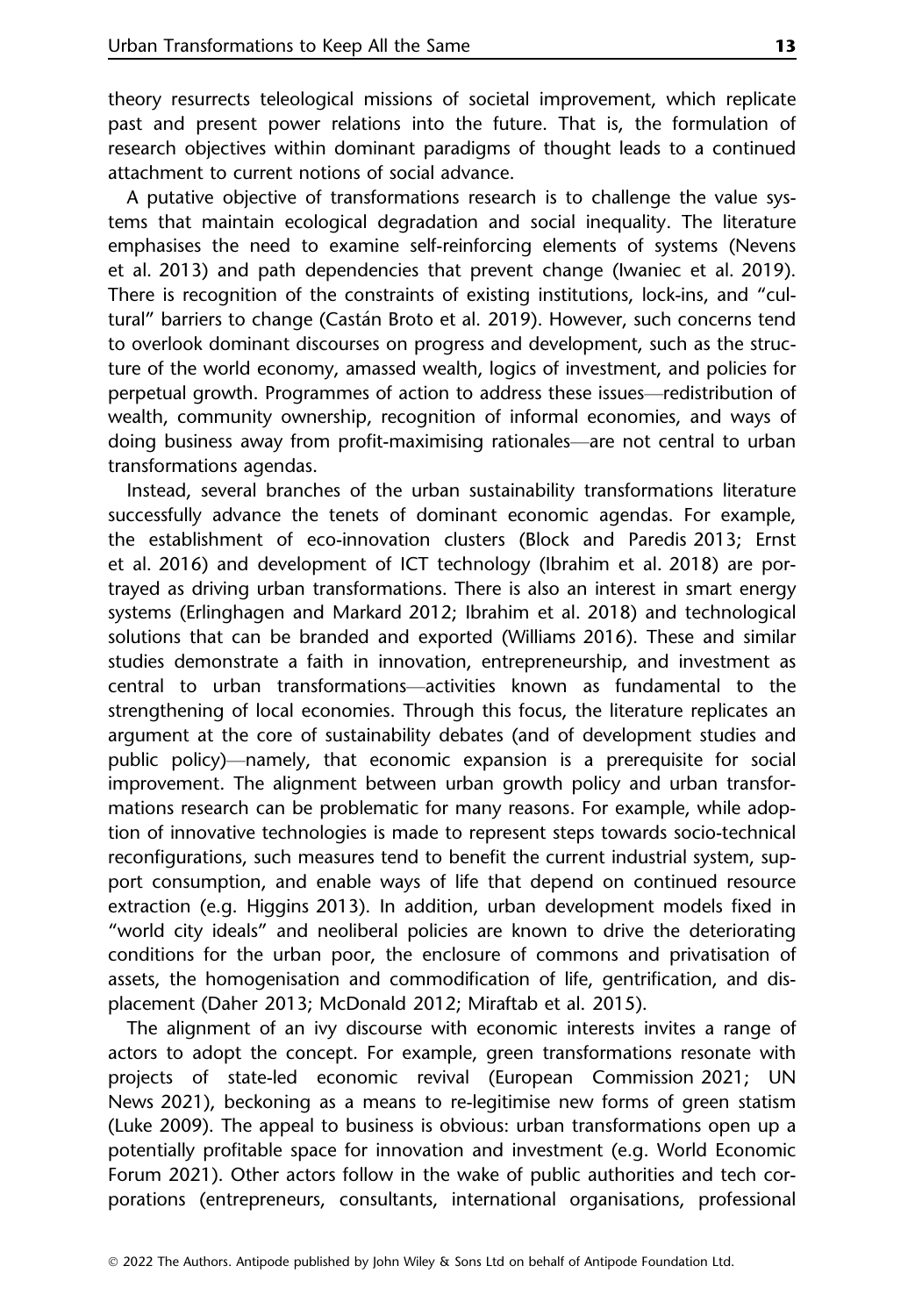associations), enticed by the promise of socially beneficial innovation. In this way, the discourse becomes firmly embedded in the global political economy. This mechanism of ivy discourses most clearly demonstrates the notion of a mobile frontier of demands, as suggested by Laclau's (2005) floating signifiers. New sets of interests are articulated around a radical demand for change, resulting in the weight of opposing hegemonic projects being imposed upon that claim. Transformations discourse never fully articulates a chain of equivalent demands to address the dislocating effects of the environmental crisis, or to provide an alternative for action that can truly challenge the dominance of green statism perspectives.

The urban transformations literature also reproduces hegemonic norms by orienting processes of change towards pre-established endpoints. An example is the widespread adoption of sustainability as the goal of urban transformations (Block and Paredis 2013; Ernst et al. 2016; Frantzeskaki et al. 2017; Gorissen et al. 2018; Hamann and April 2013; Ibrahim et al. 2018; Krellenberg et al. 2016; McCormick et al. 2013; McPhearson et al. 2016; Nevens et al. 2013; Pickett et al. 2013; Trencher et al. 2013; Wamsler 2015). Sustainability is a contested concept with a nearly inexhaustible range of definitions. The concept can be wielded for empowerment and recognition; however, mainstream interpretations are associated with techno-economic rationalities, incrementalism, and cementation of the status-quo (Castan Broto and Westman 2019). Considering the dominant themes of urban transformations research outlined above, sustainability objectives appear to materialise in transformations debates according to an established tendency to highlight environmental concerns (mainly eco-efficiency), while marginalising social wellbeing and equality.

In contrast, decolonial scholars call for knowledge perspectives that, rather than examining the life conditions of the subaltern, develop knowledge from a subaltern perspective (Grosfoguel 2011). Knowledge is central to an "entangled package" through which structures of power are embedded in class and labour relations, racialised spaces, heteronormative conventions, and multiple other forms of inequalities expressed in everything from relationships of serfdom to aesthetic perceptions (Grosfoguel 2011). Environmental destruction and social inequalities are themselves entangled with capitalist exchanges, which produce disparities of wealth across and within nations through accumulation by dispossession (Amin 2010), and, within cities, patterns of poverty, precarity, and exclusion (Hodkinson 2012). At the same time, decolonial thinking calls against macrohistories seen through the prism of European theoretical thought that do not challenge the symbolic sustenance of the structural apparatus of capitalism (Ndlovu-Gatsheni 2018). Theories of urban transformations reproduce macro narratives of socio-ecological change that hardly challenge the structural drivers of capitalism and its manifestation in specific locales, particularly, the multi-scalar adjustments to urban life that such transformations will entail (Ajl 2015). Instead, there is a disconnect between the literature on urban sustainability transformations and the social struggles that result from these exclusions. There is recognition of the need to focus on disadvantaged populations (Henrique and Tschakert 2021; Rosenzweig and Solecki 2018). Yet, poverty and low incomes, homelessness, work precarity, serfdom, or vulnerability of migrant workers, are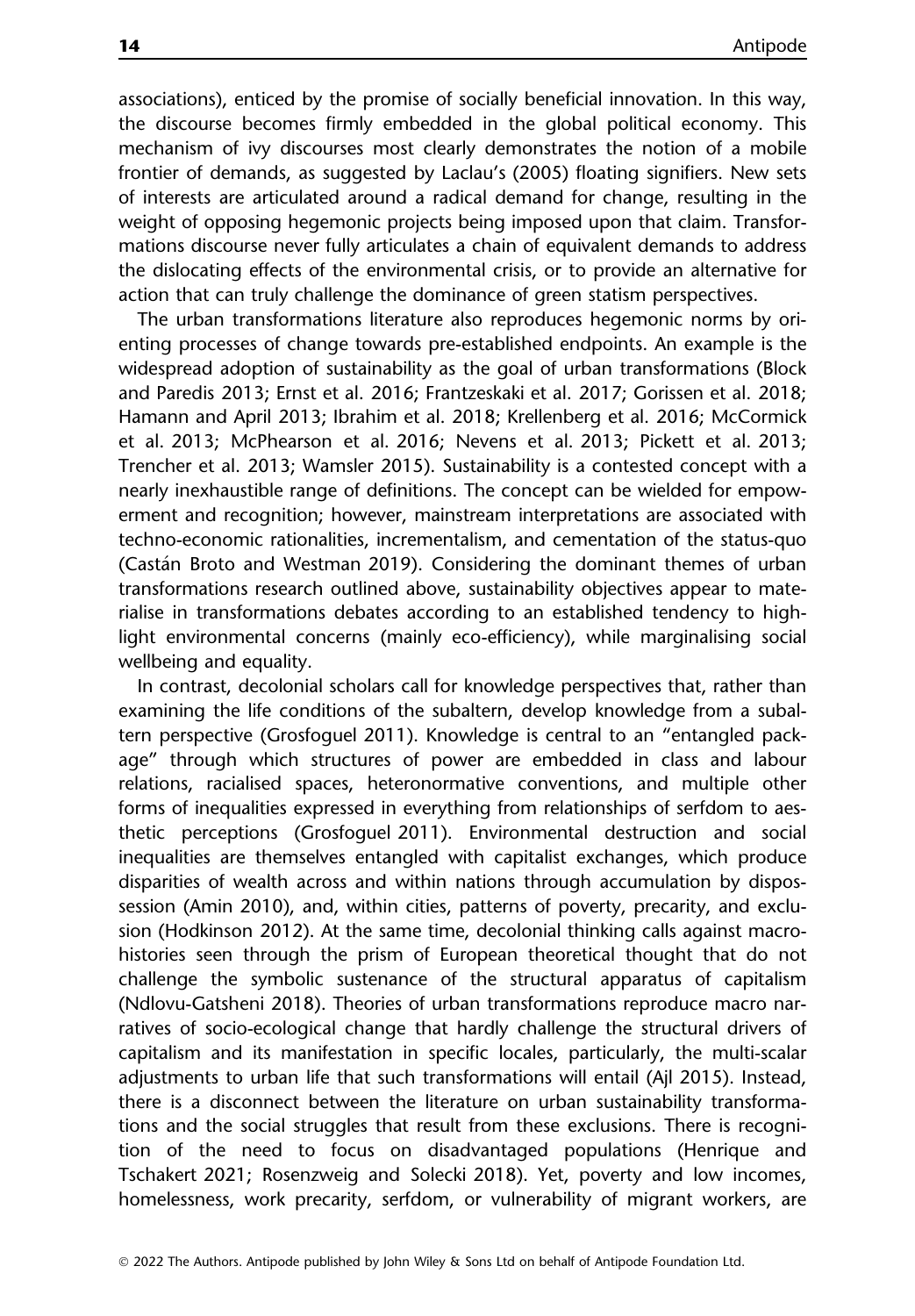rarely at the centre of urban transformations debates, let alone recognition of people enduring those unequal relations as something other than passive, vulnerable groups. The rallying cries for resistance against the inequitable impacts of a globalised economy driven by social movements are also mostly absent in urban transformations discourse.

# Cementation of Epistemic Sources of Authority

Urban sustainability transformations research operates as an ivy discourse through its tendency to consolidate epistemic sources of authority. This relates to path dependencies inherent in academic knowledge production. As knowledge production is (and is meant to be) accumulative, researchers build on what they have read (and published) and what they understand to be authoritative. As a result, they insert existing theories into nascent scholarly debates (as we have done in this article). Through this process, a new concept rapidly becomes linked with frameworks in numerous disciplines. Well-established theories are most influential, leading to replication of epistemological power imbalances.

The urban transformations literature has a tendency to universalise experiences of cities in the global North. Cities in Europe and North America have traditionally been over-represented in urban transitions research (Romero-Lankao and Gnatz 2013). There is a strong interest in decision-making and planning processes within municipal government (Block and Paredis 2013; Ibrahim et al. 2018; Rijke et al. 2013; Uyarra and Gee 2013; Wamsler 2015; Williams 2016), which predominantly represent socio-political settings of OECD nations. However, the problem is not only the location of case studies, but also that popular theories reflect the socio-political settings in which they were derived. For example, there is a tendency to draw on governance theories developed in North America and Europe. Proposals for political and governance reform includes networked governance (Block and Paredis 2013), deliberative policymaking (Koch et al. 2016), multistakeholder collaboration (Frantzeskaki and Rok 2018; Hansjürgens et al. 2018; McCormick et al. 2013; Mendizabal et al. 2018; Olazabal and Pascual 2016), multi-level governance (Hodson et al. 2017), partnerships and intermediaries (Hamann and April 2013; Vergragt and Brown 2010), and policy entrepreneurship (Block and Paredis 2013). While these concepts can be (and indeed are) applied in different settings, they carry ideological baggage, such as the focus on formal institutions, liberal economies, contractual relations, or discrete stateprivate-civil society sectors. Such frameworks may advance assumptions linked to Eurocentric thought traditions, which make them inappropriate in other contexts (e.g. Huang et al. 2021).

The urban transformations literature has a pronounced interest in diverse forms of knowledge production, as "sustainable urban transformation involves ... integrating different perspectives and bodies of knowledge and expertise" (McCormick et al. 2013:4). Research highlights knowledge co-creation (Elmqvist et al. 2019; Trencher et al. 2013), co-production (Frantzeskaki and Rok 2018; Iwaniec et al. 2019), co-learning (Wiek and Kay 2015), and generation of collective imaginations (Ibrahim et al. 2018; Nevens et al. 2013). Much urban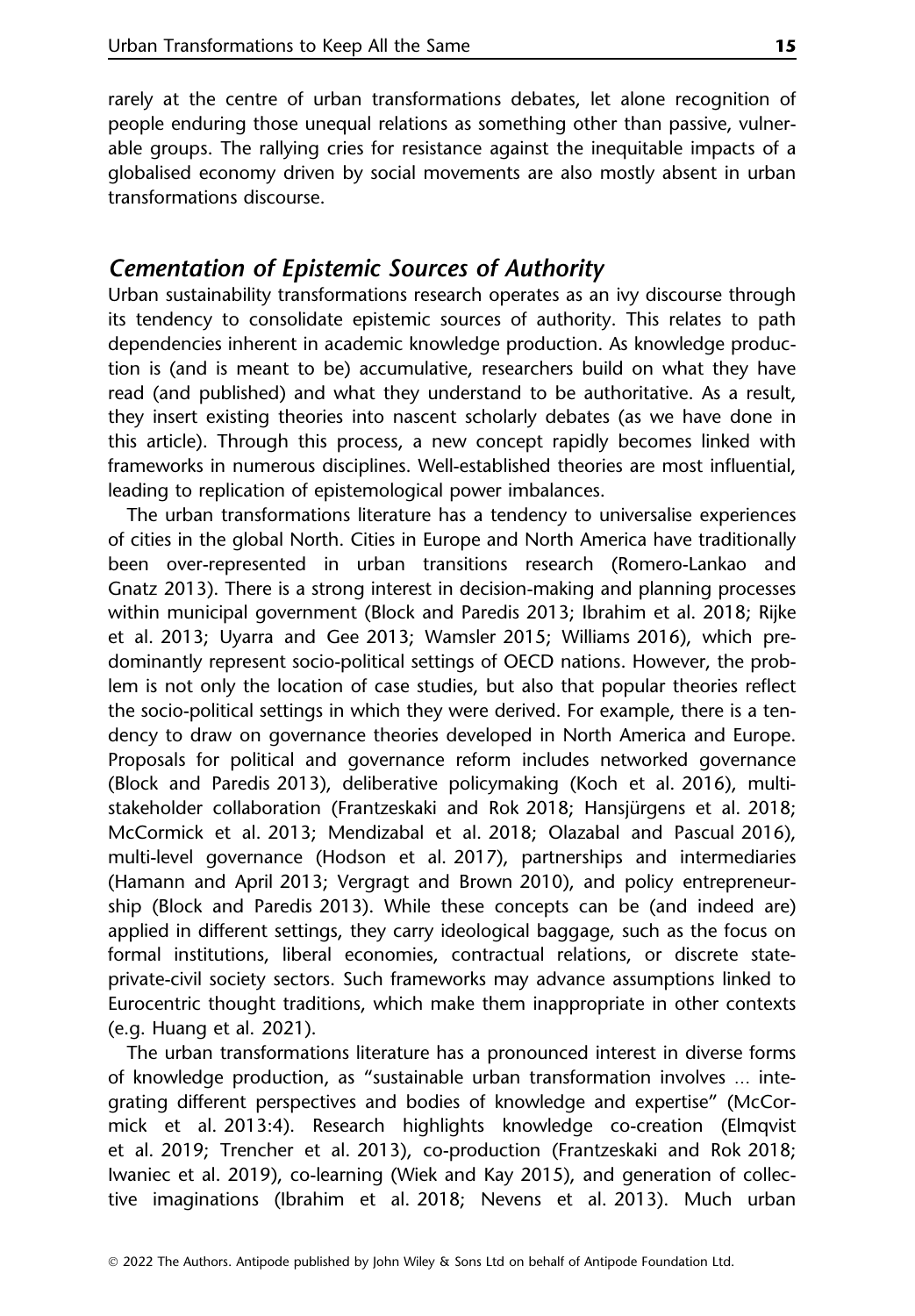transformations research has focused on collaboration between universities and public/private organisations or between innovative forerunners in transition arenas. This can possibly strengthen dominant centres for knowledge production, but also involves nuanced accounts of power relations inherent in collective knowledge production (Frantzeskaki and Rok 2018). However, when the literature seriously engages subaltern perspectives, for example through the influence of the philosopher Achille Mbembe, scholars have found themselves questioning the putatively progressive interpretations of transformations (Schipper et al. 2021).

According to decolonial writers, a broader challenge of social justice is to understand how knowledge systems become validated, as different forms of knowing are ignored, appropriated, or instrumentalised. Quijano (2007:169) argues that one of the most durable expressions of post-colonial power is the appropriation of imaginations. The influence of Eurocentric ideals over values can be understood as a colonial matrix of power—a superstructure that evolved over 500 years into a logic that orders all aspects of our lives today (Mignolo 2017). Non-Western forms of knowledge have, in parallel, been systematically devalued and designated as particularistic (rather than universal) and non-scientific (Said 1978). Santos (2015) proposes to tackle global epistemicide by embracing a plurality of ways of knowing and experiencing the world. Such effort entails active deconstruction of hegemonic vocabularies and practices that "negate, disavow, distort and deny knowledges, subjectivities, world senses, and life visions" (Mignolo and Walsh 2018:4).

While there are emerging calls for transformations research to increase the dialogue with multiple knowledges (Apgar et al. 2015; Nightingale et al. 2020), a commitment to deconstructing knowledge hegemonies is largely missing. So far, urban sustainability transformations studies overlooks a diversity of forms of knowing. A review of the literature conducted by Wolfram et al. (2016) identified seven epistemologies informing the field, out of which six were fixed in traditional scholarly disciplines (urban change theory, urban-systems interactions, systems change, urban metabolism, resilient communities, innovation for green economies). The majority of research at that time was based on systems perspectives, revealing their strong influence. While the epistemology of grassroots innovation seemingly holds the potential to integrate activist thinking, the emphasis so far has been on urban living labs and experimentation (Wolfram et al. 2016). Studies on these two topics draw attention to new practices, up-scaling and embedding innovations, or building legitimacy of policy processes (Frantzeskaki et al. 2016; Gorissen et al. 2018), with less attention to diverse forms of political activism, local and indigenous knowledges, and forms of community mobilisation that shape cities through a variety of purposeful and non-purposeful processes.

The challenge of knowledge pluralism also relates to the ability to engage with individual experiences. Feminist writers call for embodied knowledge that situates action within a set of human and non-human relations that structure how we understand justice or power (Bawaka Country et al. 2016). Urban sustainability transformations research often fails to build on situated experiences and instead displays an interest in supposedly transferable frameworks and roadmaps (Ibrahim et al. 2018; Li et al. 2018; Pickett et al. 2013). In fact, a surprising feature of the literature is the invisibility of individuals. Overall, personal narratives are absent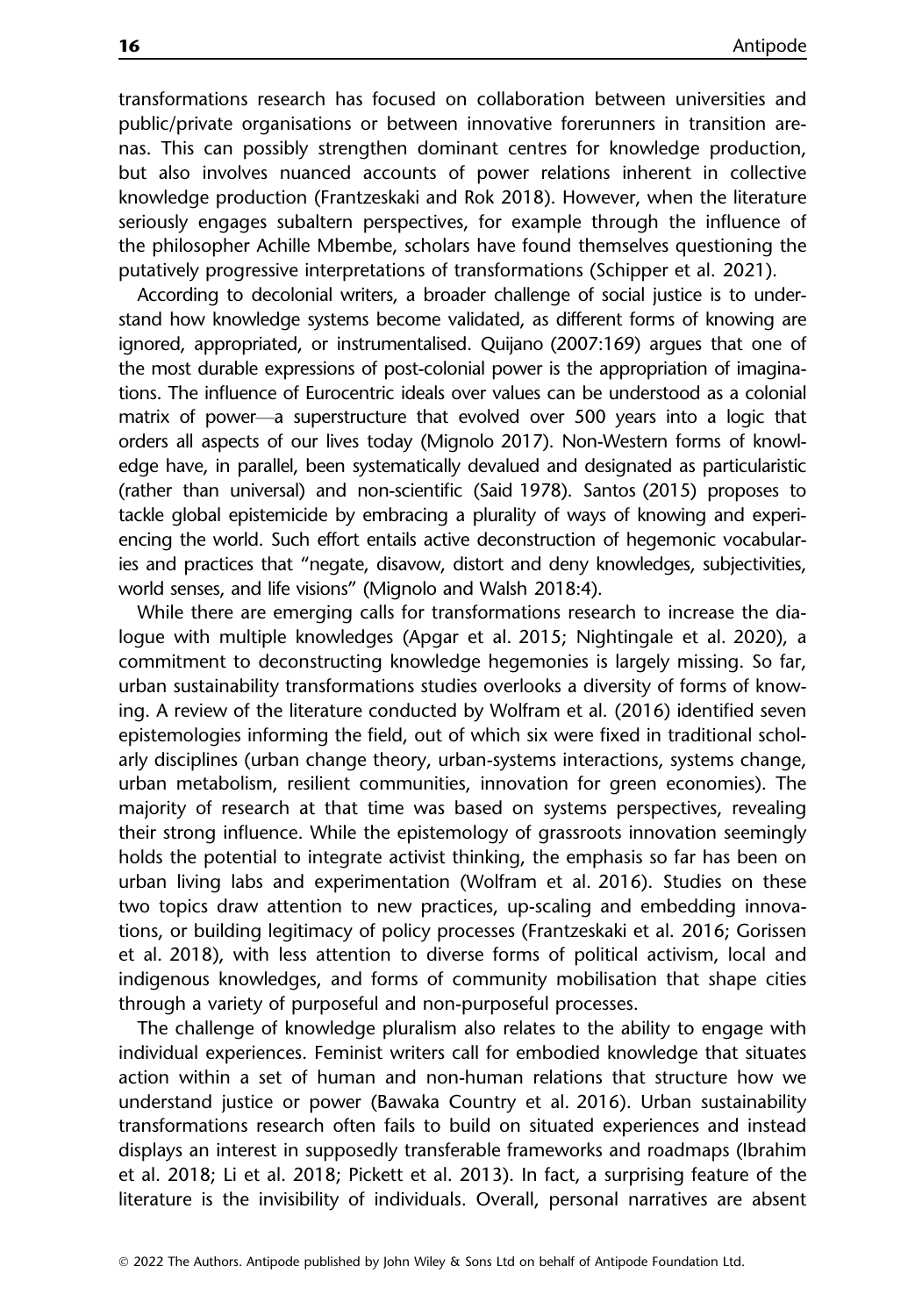from the field, as well as emotions (suffering, frustration, joy, or loss) that may inspire resistance or change. Personal change is conceived as a generic, cultural change involving everyone (O'Brien 2018). To the extent that individuals feature, it is often in their role as consumers. Here, they are important insofar as they absorb new behaviours conducive to lower ecological footprints. For example, "creating visions of sustainable lifestyles" becomes an "imperative to the design and governance of more sustainable cities" (McCormick et al. 2013:4). Barriers to behavioural change are similarly presented as factors that prevent transformations (Mendizabal et al. 2018). These perspectives draw attention away from experiential accounts that could describe problems and inspire directions for change.

# Conclusions

In this paper, we engage with urban transformations theory as a case study of ivy discourses. The focus on cities provides concrete illustrations of how transformations theory is applied, in relation to specific issues and through its encounter with urban politics. However, urban transformations is only one manifestation of the operation of transformations discourse. The traction of transformations as an academic buzzword (Davis 1986; Davis 2008) and as a concept that is open to appropriation (Castan Broto and Westman 2019), suggests that the discourse has the capacity to operate as an ivy discourse.

Our concern is whether transformations discourse, by acting as an empty signifier, can generate radical potential? This could be achieved by its ability to navigate epistemic boundaries, enabling the development of alternatives that support the wellbeing of people across the world. Is transformation a parallel concept to sustainability, with the potential to engage with the future as a means to bring current environmental struggles firmly into the realm of politics (Brown 2016)? The concept of transformations operates differently, because it accommodates different demands into hegemonic discourses rather than challenging them and producing alternatives. Back to Laclau's (2005) ideas of hegemonic imposition, urban transformations discourse effectively articulates new links around radical demands for societal change, gradually obscuring a plurality of struggles in favour of cemented ideas and interests.

The problem with ivy concepts is that the roots of radical thought remain (barely) visible beneath an impressive conceptual apparatus, which ensures the continual attraction of researchers and policymakers. This distracting overgrowth is usually not directly dangerous or destructive—it simply rehashes what is already known, which prevents the thriving of new ideas. Meanwhile, the discourse parasitically builds on emancipatory thought without advancing it. In doing so, it displaces theoretical alternatives that, rather than aiming at creating a grand theory or dogma to direct future action, engage with situated, affective experiences that surprise and produce wonder. These alternatives are only validated in their practical implementation, as advocated in the idea of minor theory (Katz 1996) or Santos' (2015) idea of rearguard theory. In contrast, transformations is attractive because it matches a definition with a direction, something central for the kind of dogmatic thinking that Santos (2015) warns against.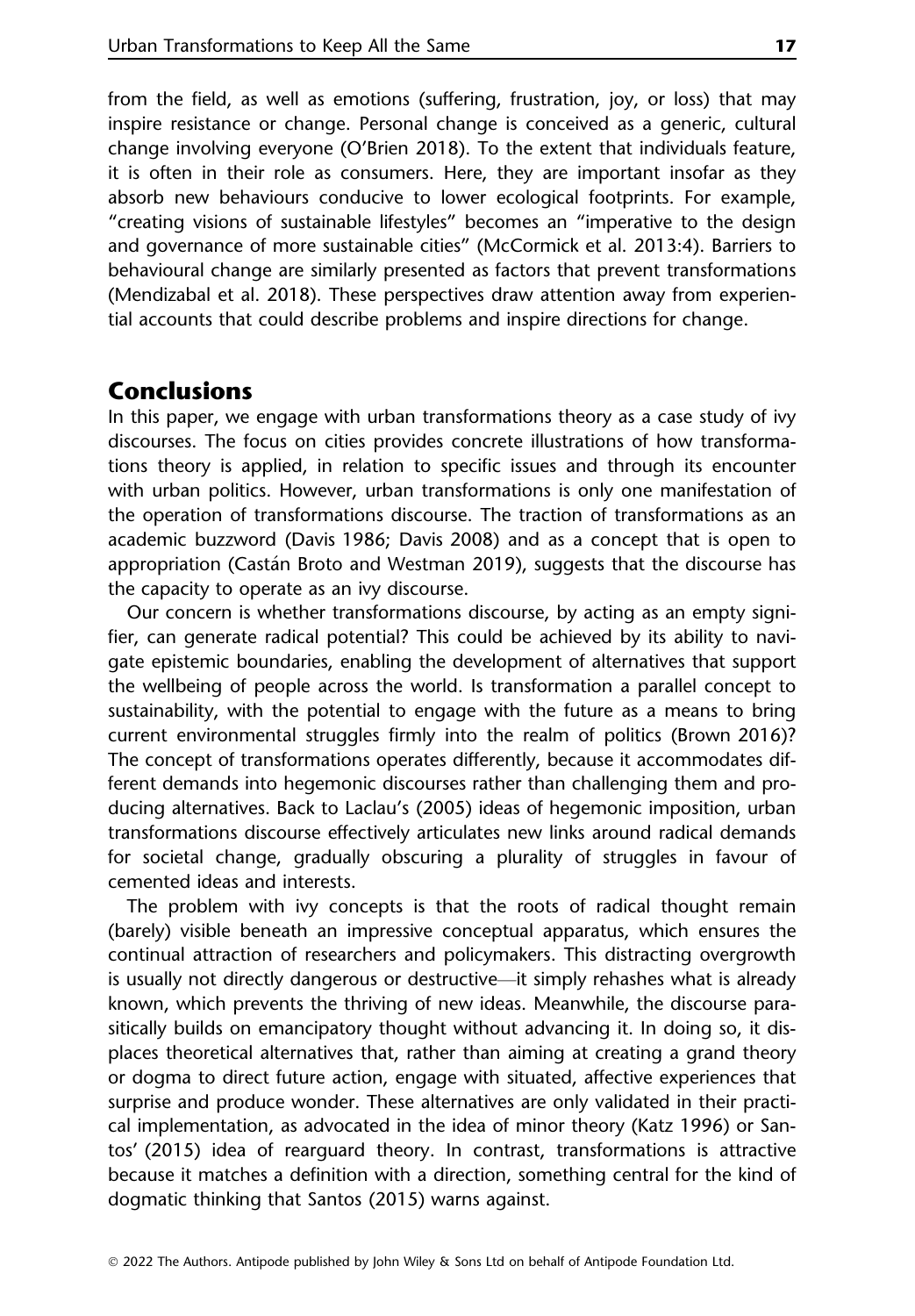The drive to examine how academic theories relate to dominant discourses is inspired by the statement that "[w]e do not need alternatives so much as we need an alternative thinking of alternatives" (Santos 2015:42). How can we generate alternatives from within the theoretical and ideological traditions that resulted in the problems that we face in the first place? We suggest through this paper that scholars that engage with radical concepts may unwittingly contribute to the reproduction of hegemony. Following Laclau and Mouffe (2001), discourses of action are transversed by the contingent conditions in which they emerge. This does not imply that all of academia is rooted in discursiveideological reproduction or is complicit with groups in power. As we have shown, scholarly debates occupy a range of ideas, including proposals that directly threaten dominant interests, advance incremental change, and conform with existing social relations. But, as explained by the concept of ivy discourses, theories that find resonance in dominant disciplines, that align with political-economic constellations, and reinforce epistemic sources of authority are those that most readily ripple through academia and the rest of society.

Such insights raise uncomfortable questions regarding our ability, as academicactivists, to support radical thinking and doing. Rather than focusing on ivy discourses, current scholarship could turn to a greater extent to on-the-ground action for justice, building on the rich global heritage of environmental activism (Agyeman et al. 2016; Martinez-Alier et al. 2016; Temper et al. 2018). Yet, it is also true that some academic theories have exceptional force in society, whether intended or not. As we have argued elsewhere (Castan Broto and Westman 2019), concepts that have been appropriated remain open to re-appropriation for progressive means. Ultimately, what defines the radical potential of any social theory is the ways in which it is deployed. Urban transformations discourse can act as a vehicle for emancipatory thought, but only if it remains autonomous from the kind of vanguard theorising that has already explained the world before even engaging with it. Whether or not this will be possible depends on the degree to which we can be reflexive about inequalities and power relations embedded in academia itself.

#### Acknowledgement

The project leading to this publication (LOACT) received funding from the European Research Council (ERC) under the European Union's Horizon 2020 research and innovation programme, grant agreement no. 804051.

#### Data Availability Statement

Data sharing is not applicable to this article as no new data were created or analyzed in this study.

#### **References**

Abson D J, Fischer J, Leventon J, Newig J, Schomerus T, Vilsmaier U, von Wehrden H, Abernethy P, Ives C D and Jager N W (2017) Leverage points for sustainability transformation. Ambio 46:30–39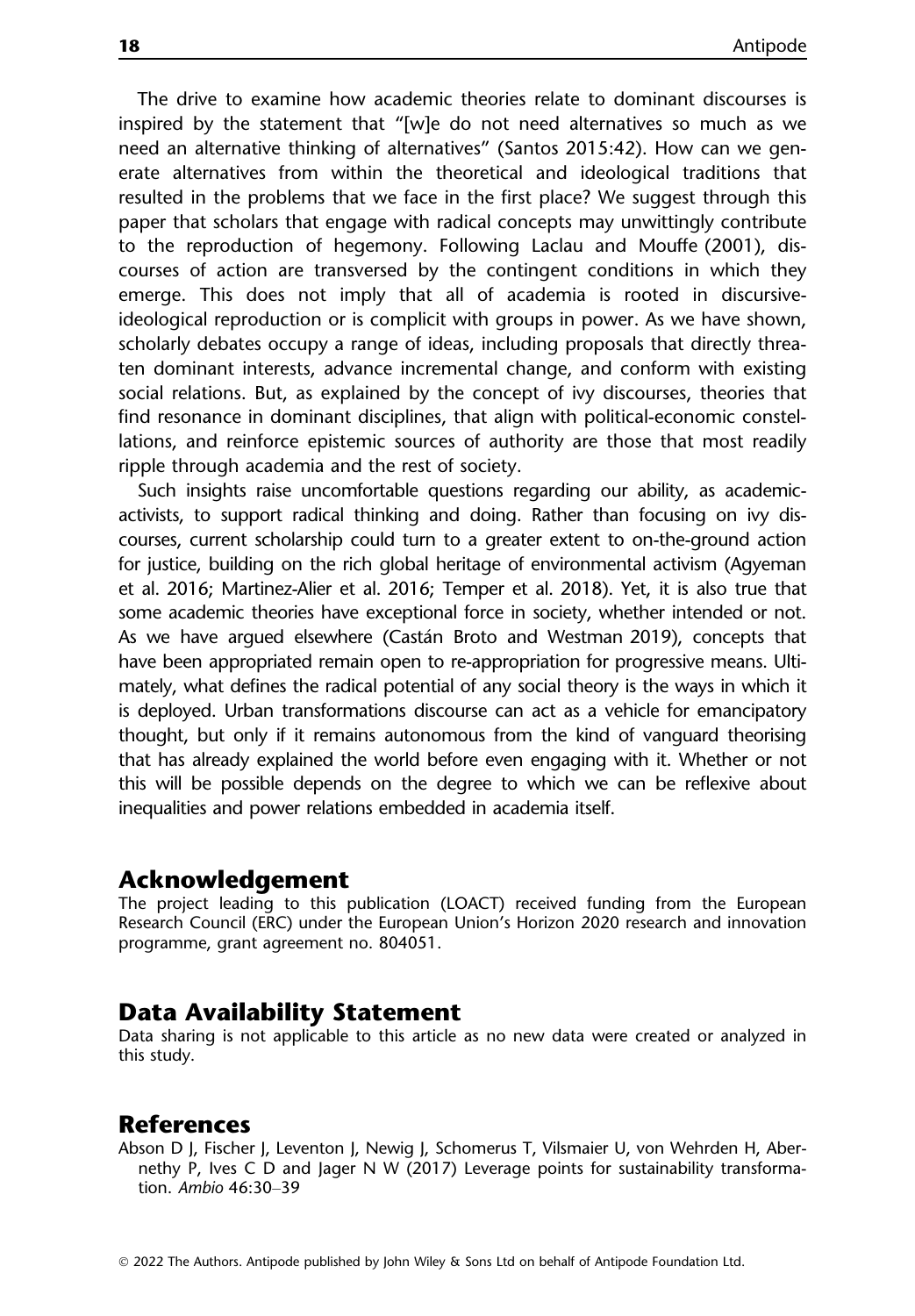- Agyeman J, Schlosberg D, Craven L and Matthews C (2016) Trends and directions in environmental justice: From inequity to everyday life, community, and just sustainabilities. Annual Review of Environment and Resources 41:321–340
- Ajl M (2015) The hypertrophic city versus the planet of fields. In N Brenner (ed) Implosions/ Explosions: Towards a Study of Planetary Urbanization (pp. 533–550). Berlin: JOVIS
- Amin S (2010) Ending the Crisis of Capitalism or Ending Capitalism? Oxford: Fahamu Books & Pambazuka Press
- Apgar M J, Allen W, Moore K and Ataria J (2015) Understanding adaptation and transformation through indigenous practice: The case of the Guna of Panama. *Ecology and Soci*ety 20(1) doi[:https://doi.org/10.5751/ES-07314-200145](https://doi.org/10.5751/ES-07314-200145)
- Bawaka Country, Wright S, Suchet-Pearson S, Lloyd K, Burarrwanga L, Ganambarr R, Ganambarr-Stubbs M, Ganambarr B, Maymuru D and Sweeney J (2016) Co-becoming Bawaka: Towards a relational understanding of place/space. Progress in Human Geography 40(4):455–475
- Bijker W E, Hughes T P and Pinch T (eds) (1987) The Social Construction of Technological Systems: New Directions in the Sociology and History of Technology. Cambridge: MIT Press
- Block T and Paredis E (2013) Urban development projects catalyst for sustainable transformations: The need for entrepreneurial political leadership. Journal of Cleaner Production 50:181–188
- Bluwstein J (2021) Transformation is not a metaphor. Political Geography 90 doi[:https://doi.](https://doi.org/10.1016/j.polgeo.2021.102450) [org/10.1016/j.polgeo.2021.102450](https://doi.org/10.1016/j.polgeo.2021.102450)
- Blythe J, Silver J, Evans L, Armitage D, Bennett N J, Moore M L, Morrison T H and Brown K (2018) The dark side of transformation: Latent risks in contemporary sustainability discourse. Antipode 50(5):1206–1223
- Brown T (2016) Sustainability as empty signifier: Its rise, fall, and radical potential. Antipode 48(1):115–133
- Castan Broto V (2013) Symbolic violence and the politics of environmental pollution science: The case of coal ash pollution in Bosnia and Herzegovina. Antipode 45(3):621-640
- Castan Broto V, Trencher G, Iwaszuk E and Westman L (2019) Transformative capacity and local action for urban sustainability. Ambio 48:449–462
- Castán Broto V and Westman L (2019) Urban Sustainability and Justice: Just Sustainabilities and Environmental Planning. London: Zed Books
- Coalition for Urban Transitions (2021) "Seizing the Urban Opportunity." [https://](https://urbantransitions.global/en/publication/seizing-the-urban-opportunity/) [urbantransitions.global/en/publication/seizing-the-urban-opportunity/](https://urbantransitions.global/en/publication/seizing-the-urban-opportunity/) (last accessed 3 February 2022)
- Cornwall A (2007) Buzzwords and fuzzwords: Deconstructing development discourse. Development in Practice 17(4/5):471–484
- Daher R F (2013) Neoliberal urban transformations in the Arab city: Meta-narratives, urban disparities, and the emergence of consumerist utopias and geographies of inequalities in Amman. Environnement Urbain / Urban Environment 7:99–115
- Davis K (2008) Intersectionality as buzzword: A sociology of science perspective on what makes a feminist theory successful. Feminist Theory 9(1):67-85
- Davis M S (1986) "That's classic!": The phenomenology and rhetoric of successful social theories. Philosophy of the Social Sciences 16(3):285–301
- de Coninck H, Revi A, Babiker M, Bertoldi P, Buckeridge M, Cartwright A, Dong W, Ford J, Fuss S, Hourcade J C, Ley D, Mechler R, Newman P, Revokatova A, Schultz S, Steg L and Sugiyama T (2018) Strengthening and implementing the global response. In IPCC (eds) Global Warming of 1.5° C (pp. 313–443). Geneva: Intergovernmental Panel on Climate Change
- De Lara J (2018) "This port is killing people": Sustainability without justice in the neo-Keynesian green city. Annals of the American Association of Geographers 108(2):538–548
- Durose C, Perry B and Richardson L (2022) "Is Co-Production a Good Concept? Three Responses." Unpublished manuscript
- Egerer M, Haase D, McPhearson T, Frantzeskaki N, Andersson E, Nagendra H and Ossola A  $(2021)$  Urban change as an untapped opportunity for climate adaptation. *npj Urban Sus*tainability 1 doi:<https://doi.org/10.1038/s42949-021-00024-y>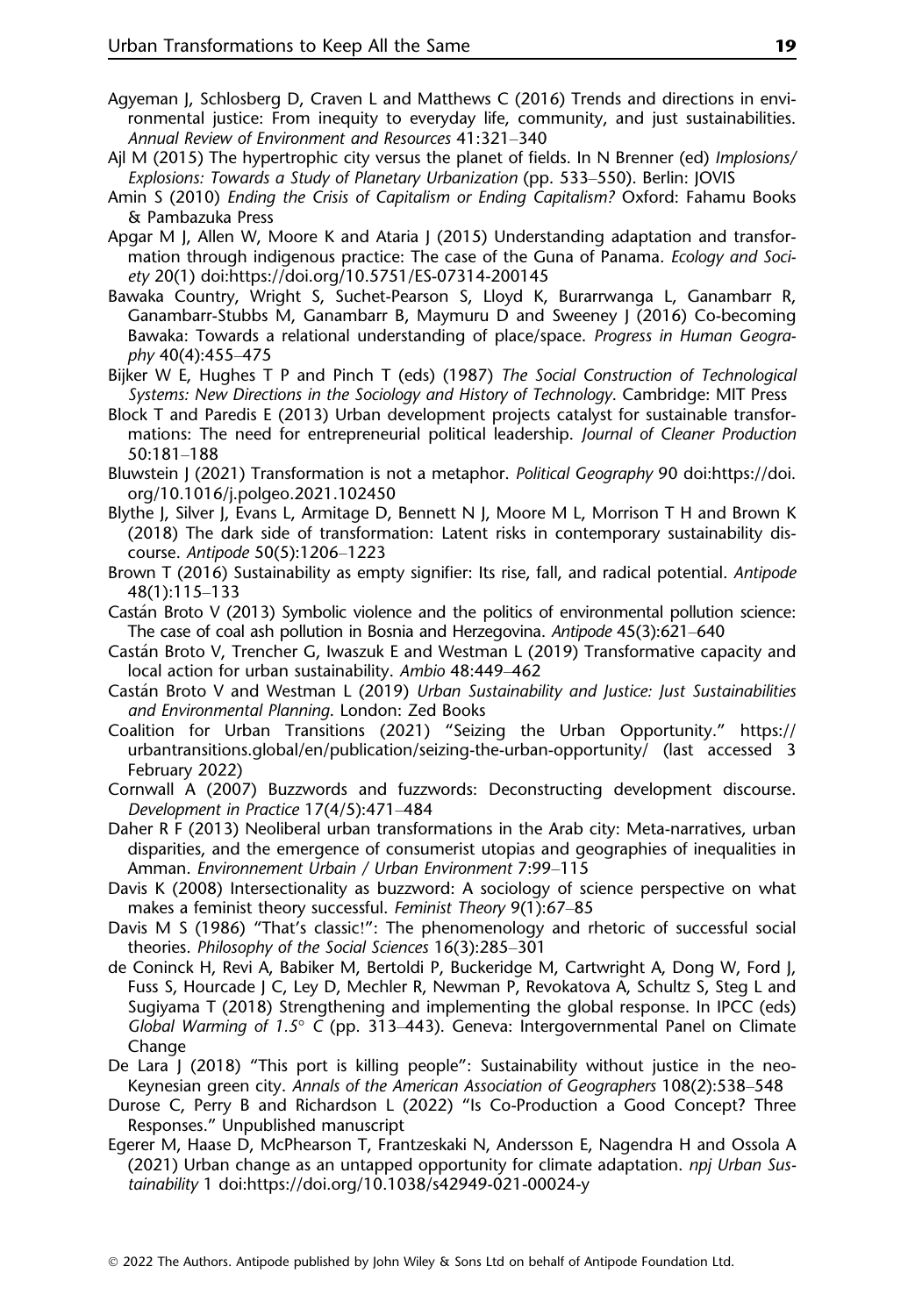- Elmqvist T, Andersson E, Frantzeskaki N, McPhearson T, Olsson P, Gaffney O, Takeuchi K and Folke C (2019) Sustainability and resilience for transformation in the urban century. Nature Sustainability 2(4):267–273
- Elzen B, Geels F W and Green K (eds) (2004) System Innovation and the Transition to Sustainability: Theory, Evidence, and Policy. Cheltenham: Edward Elgar
- Erlinghagen S and Markard J (2012) Smart grids and the transformation of the electricity sector: ICT firms as potential catalysts for sectoral change. Energy Policy 51:895–906
- Ernst L, de Graaf-Van Dinther R E, Peek G J and Loorbach D A (2016) Sustainable urban transformation and sustainability transitions: Conceptual framework and case study. Journal of Cleaner Production 112(4):2988–2999
- Escobar A (2015) Degrowth, postdevelopment, and transitions: A preliminary conversation. Sustainability Science 10(3):451–462
- European Commission (2021) European Green Deal: Commission proposes transformation of EU economy and society to meet climate ambitions. 14 July [https://ec.europa.eu/](https://ec.europa.eu/commission/presscorner/detail/en/IP_21_3541) [commission/presscorner/detail/en/IP\\_21\\_3541](https://ec.europa.eu/commission/presscorner/detail/en/IP_21_3541)
- Frantzeskaki N, Borgström S, Gorissen L, Egermann M and Ehnert F (2017) Nature-based solutions accelerating urban sustainability transitions in cities: Lessons from Dresden, Genk, and Stockholm cities. In N Kabisch, H Korn, J Stadler and A Bonn (eds) Nature-Based Solutions to Climate Change Adaptation in Urban Areas (pp. 65–88). Cham: Springer
- Frantzeskaki N, Dumitru A, Anguelovski I, Avelino F, Bach M, Best B, Binder C, Barnes J, Carrus G, Egermann M, Haxeltine A, Moore M L, Garcia Mira R, Loorbach D, Uzzell D, Omann I, Olsson P, Silvestri G and Rauschmayer F (2016) Elucidating the changing roles of civil society in urban sustainability transitions. Current Opinion in Environmental Sustainability 22:41–50
- Frantzeskaki N and Rok A (2018) Co-producing urban sustainability transitions knowledge with community, policy, and science. Environmental Innovation and Societal Transitions 29:47–51
- Geels F W (2004) From sectoral systems of innovation to socio-technical systems: Insights about dynamics and change from sociology and institutional theory. Research Policy 33 (6/7):897–920
- Göpel M (2016) The Great Mindshift: How a New Economic Paradigm and Sustainability Transformations Go Hand in Hand. Berlin: Springer
- Gorissen L, Spira F, Meynaerts E, Valkering P and Frantzeskaki N (2018) Moving towards systemic change? Investigating acceleration dynamics of urban sustainability transitions in the Belgian City of Genk. Journal of Cleaner Production 173:171–185
- Grosfoguel R (2002) Colonial difference, geopolitics of knowledge, and global coloniality in the modern/colonial capitalist world-system. Review (Fernand Braudel Center) 25(3):203– 224
- Grosfoguel R (2011) Decolonizing post-colonial studies and paradigms of politicaleconomy: Transmodernity, decolonial thinking, and global coloniality. Transmodernity 1 (1)<https://doi.org/10.5070/T411000004>
- Grosfoguel R (2016) What is racism? Journal of World-Systems Research 22(1):9–15
- Gunder M (2006) Sustainability: Planning's saving grace or road to perdition? Journal of Planning Education and Research 26(2):208–221
- Gunderson L H (2000) Ecological resilience—in theory and application. Annual Review of Ecology and Systematics 31:425–439
- Gunderson L H and Holling C S (2002) Panarchy: Understanding Transformations in Human and Natural Systems. Washington, DC: Island Press
- Hamann R and April K (2013) On the role and capabilities of collaborative intermediary organisations in urban sustainability transitions. Journal of Cleaner Production 50:12–21
- Hansjürgens B, Brenck M, Bartz R and Kowarik I (2018) The TEEB approach towards sustainable urban transformations: Demonstrating and capturing ecosystem service values. In S Kabisch, F Koch, E Gawel, A Haase, S Knapp, K Krellenberg, J Nivala and A Zehnsdorf (eds) Urban Transformations: Sustainable Urban Development Through Resource Efficiency, Quality of Life, and Resilience (pp. 117–132). Cham: Springer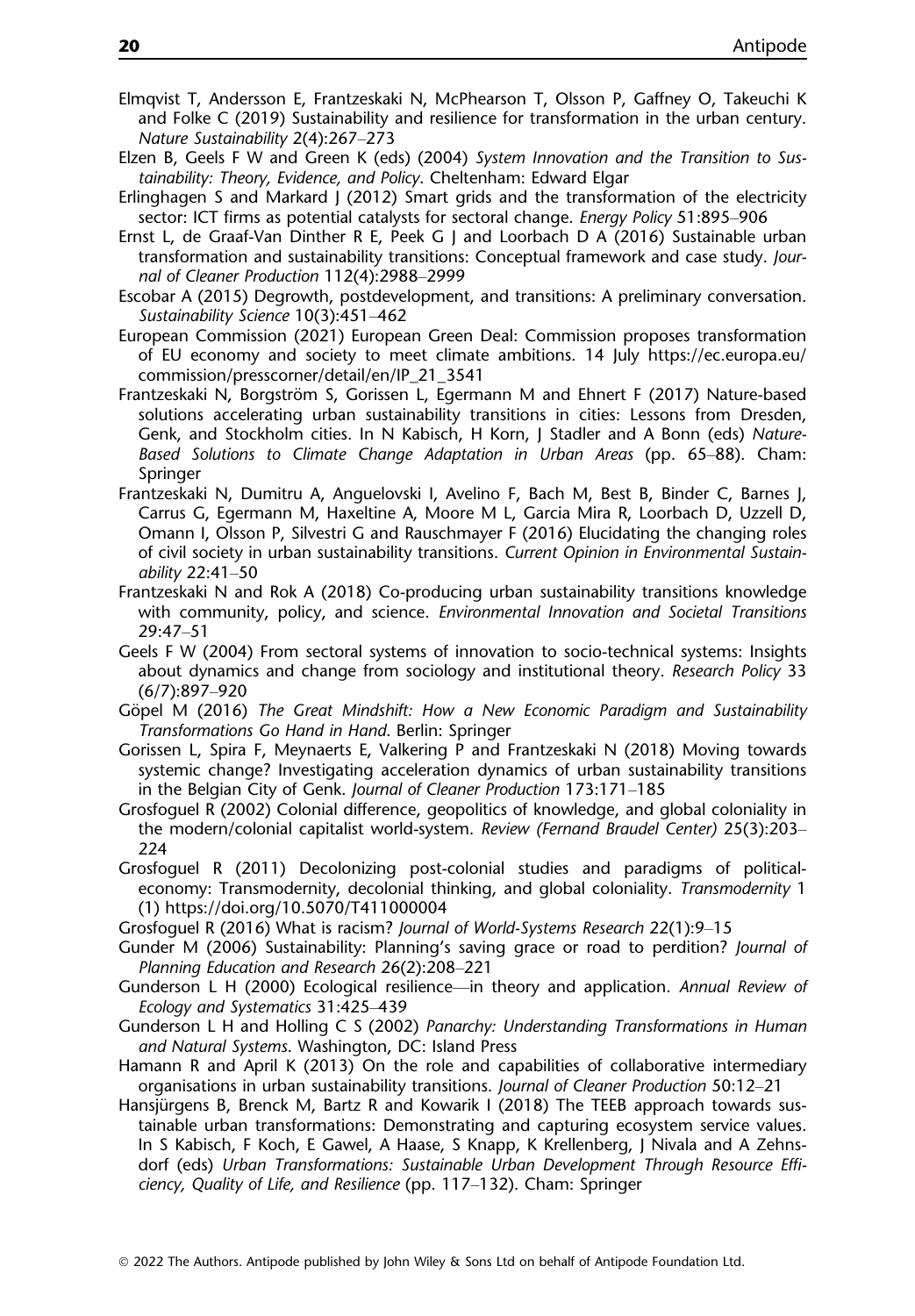- Heffron R | and McCauley D (2018) What is the "just transition"? Geoforum 88:74–77
- Henrique K P and Tschakert P (2021) Pathways to urban transformation: From dispossession to climate justice. Progress in Human Geography 45(5):1169–1191
- Higgins P (2013) From sustainable development to carbon control: Urban transformation in Hong Kong and London. Journal of Cleaner Production 50:56–67
- Hodkinson S (2012) The new urban enclosures. City 16(5):500–518
- Hodson M, Geels F W and McMeekin A (2017) Reconfiguring urban sustainability transitions, analysing multiplicity. Sustainability 9(2) doi[:https://doi.org/10.3390/su9020299](https://doi.org/10.3390/su9020299)
- Holling C S (1973) Resilience and stability of ecological systems. Annual Review of Ecology and Systematics 4:1–23
- hooks b (2000) *Feminist Theory: From Margin to Center* (2<sup>nd</sup> edn). London: Pluto Press
- Howarth D, Aletta J N and Stavrakakis Y (eds) (2000) Discourse Theory and Political Analysis: Identities, Hegemonies, and Social Change. Manchester: Manchester University Press
- Huang P, Westman L and Castan Broto V (2021) A culture-led approach to understanding energy transitions in China: The correlative epistemology. Transactions of the Institute of British Geographers 46(4):900–916
- Ibrahim M, El-Zaart A and Adams C (2018) Smart sustainable cities roadmap: Readiness for transformation towards urban sustainability. Sustainable Cities and Society 37:530–540
- Iwaniec D M, Cook E M, Barbosa O and Grimm N B (2019) The framing of urban sustainability transformations. Sustainability 11(3) doi:<https://doi.org/10.3390/su11030573>
- Jee-Lyn Garcıa J and Sharif M Z (2015) Black Lives Matter: A commentary on racism and public health. American Journal of Public Health 105(8):e27–e30
- Kabisch S and Kuhlicke C (2014) Urban transformations and the idea of resource efficiency, quality of life, and resilience. Built Environment 40(4):497–507
- Katz C (1996) Towards minor theory. Environment and Planning D: Society and Space 14 (4):487–499
- Kemp R, Loorbach D and Rotmans J (2007) Transition management as a model for managing processes of co-evolution towards sustainable development. International Journal of Sustainable Development and World Ecology 14(1):78–91
- Koch F, Krellenberg K and Kabisch S (2016) "How to Achieve Urban Sustainability Transformations (UST) in Real Life Politics?" Brief for Global Sustainable Development Report (GSDR) 2016 Update [https://sustainabledevelopment.un.org/content/documents/961514\\_Koch](https://sustainabledevelopment.un.org/content/documents/961514_Koch%20et%20al._How%20to%20achieve%20Urban%20Sustainability%20Transformations%20(UST)%20in%20real%20life%20politics.pdf) %20et%20al. How%20to%20achieve%20Urban%20Sustainability%20Transformations% [20\(UST\)%20in%20real%20life%20politics.pdf](https://sustainabledevelopment.un.org/content/documents/961514_Koch%20et%20al._How%20to%20achieve%20Urban%20Sustainability%20Transformations%20(UST)%20in%20real%20life%20politics.pdf) (last accessed 4 February 2022)
- Krellenberg K, Koch F and Kabisch S (2016) Urban Sustainability Transformations in lights of resource efficiency and resilient city concepts. Current Opinion in Environmental Sustainability 22:51–56
- Laclau E (1990) New Reflections on the Revolution of Our Time. New York: Verso
- Laclau E (2005) On Populist Reason. New York: Verso
- Laclau E and Mouffe C (2001) Hegemony and Socialist Strategy: Towards a Radical Democratic Politics (2<sup>nd</sup> edn). New York: Verso
- Lebel L, Anderies J M, Campbell B, Folke C, Hatfield-Dodds S, Hughes T P and Wilson J (2006) Governance and the capacity to manage resilience in regional social-ecological systems. Ecology and Society 11(1)<https://www.ecologyandsociety.org/vol11/iss1/art19/>
- Lélé S M (1991) Sustainable development: A critical review. World Development 19(6):607-621
- Li Y, Kappas M and Li Y (2018) Exploring the coastal urban resilience and transformation of coupled human-environment systems. Journal of Cleaner Production 195:1505–1511
- Lorber J (2001) Gender Unequality (2nd edn). Los Angeles: Roxbury
- Luke T W (2009) A Green New Deal: Why green, how new, and what is the deal? Critical Policy Studies 3(1):14–28
- Manderscheid K (2012) Planning sustainability: Intergenerational and intragenerational justice in spatial planning strategies. Antipode 44(1):197–216
- Martinez-Alier I, Temper L, Del Bene D and Scheidel A (2016) Is there a global environmental justice movement? Journal of Peasant Studies 43(3):731–755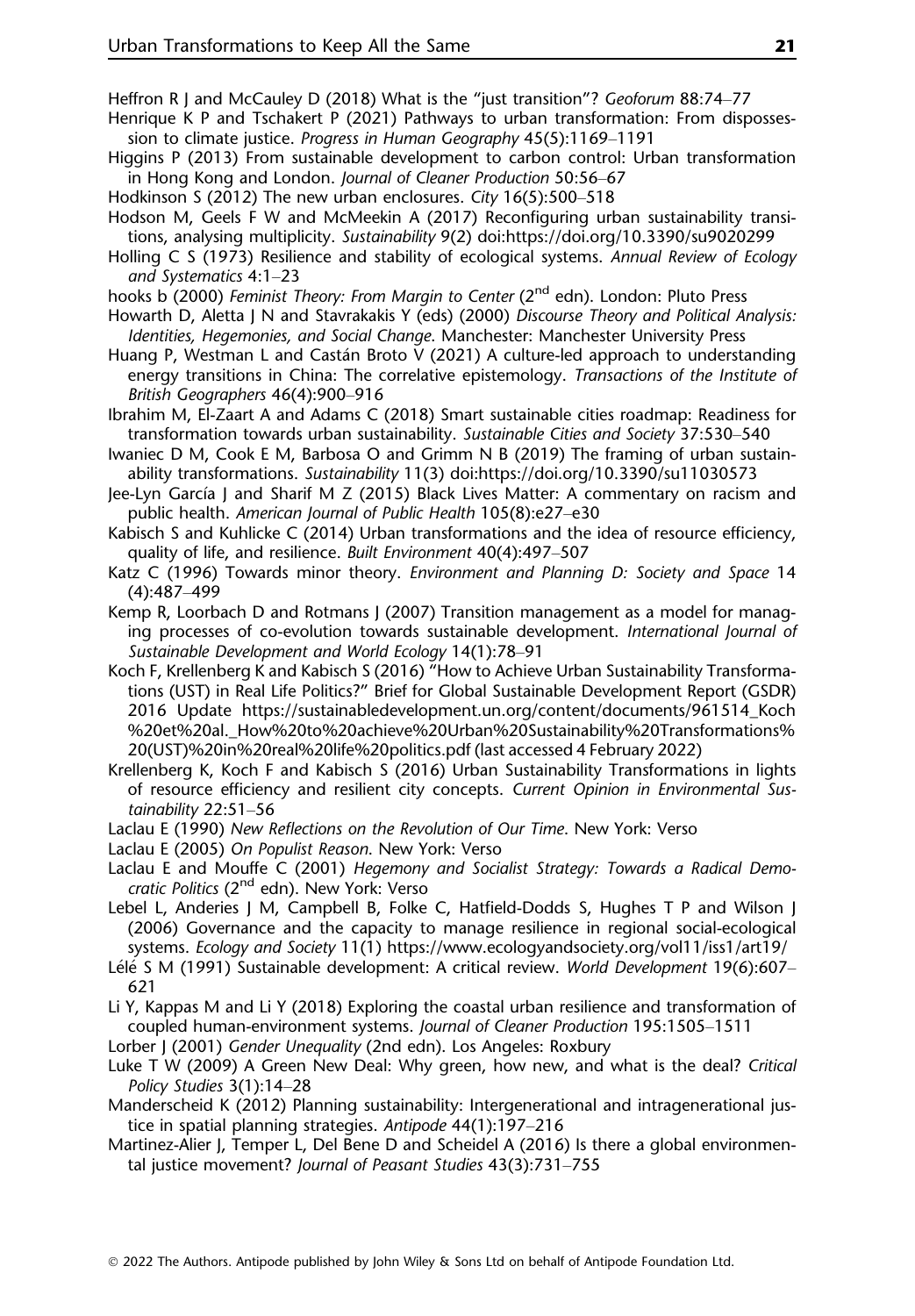- McCormick K, Anderberg S, Coenen L and Neij L (2013) Advancing sustainable urban transformation. Journal of Cleaner Production 50:1–11
- McDonald D A (2012) World City Syndrome: Neoliberalism and Inequality in Cape Town. London: Routledge
- McPhearson T, Iwaniec D M and Bai X (2016) Positive visions for guiding urban transformations toward sustainable futures. Current Opinion in Environmental Sustainability 22:33–40
- Meadowcroft J (2009) What about the politics? Sustainable development, transition management, and long term energy transitions. Policy Sciences 42(4):323–340
- Mendizabal M, Heidrich O, Feliu E, García-Blanco G and Mendizabal A (2018) Stimulating urban transition and transformation to achieve sustainable and resilient cities. Renewable and Sustainable Energy Reviews 94:410–418
- Mignolo W D (2017) Coloniality is far from over, and so must be decoloniality. Afterall 43:38-45
- Mignolo W D and Walsh C E (2018) On Decoloniality: Concepts, Analytics, Praxis. Durham: Duke University Press
- Miraftab F, Wilson D and Salo K (eds) (2015) Cities and Inequalities in a Global and Neoliberal World. New York: Routledge
- Ndlovu-Gatsheni S J (2018) Epistemic Freedom in Africa: Deprovincialization and Decolonization. New York: Routledge
- Nelson R R and Winter S G (1977) In search of a useful theory of innovation. In K A Stroetmann (ed) Innovation, Economic Change and Technology Policies (pp. 215–245). Bonn: Springer
- Nevens F, Frantzeskaki N, Gorissen L and Loorbach D (2013) Urban Transition Labs: Cocreating transformative action for sustainable cities. Journal of Cleaner Production 50:111– 122
- Newell P and Mulvaney D (2013) The political economy of the "just transition". The Geographical Journal 179(2):132–140
- Nightingale A J, Eriksen S, Taylor M, Forsyth T, Pelling M, Newsham A, Boyd E, Brown K, Harvey B, Jones L, Bezner Kerr R, Mehta L, Naess L O, Ockwell D, Scoones I, Tanner T and Whitfield S (2020) Beyond technical fixes: Climate solutions and the great derangement. Climate and Development 12(4):343–352
- O'Brien K (2018) Is the 1.5 $\degree$  C target possible? Exploring the three spheres of transformation. Current Opinion in Environmental Sustainability 31:153–160
- Obeng-Odoom F (2020) The Commons in an Age of Uncertainty. Toronto: University of Toronto Press
- Olazabal M and Pascual U (2016) Use of fuzzy cognitive maps to study urban resilience and transformation. Environmental Innovation and Societal Transitions 18:18–40
- Olsson P, Folke C and Hahn T (2004) Social-ecological transformation for ecosystem management: The development of adaptive co-management of a wetland landscape in southern Sweden. Ecology and Society 9(4) [https://www.ecologyandsociety.org/vol9/iss4/](https://www.ecologyandsociety.org/vol9/iss4/art2/) [art2/](https://www.ecologyandsociety.org/vol9/iss4/art2/)
- Olsson P, Galaz V and Boonstra W J (2014) Sustainability transformations: A resilience perspective. Ecology and Society 19(4)<https://www.ecologyandsociety.org/vol19/iss4/art1/>
- Patterson J J, Thaler T, Hoffmann M, Hughes S, Oels A, Chu E, Mert A, Huitema D, Burch S and Jordan A (2018) Political feasibility of  $1.5^{\circ}$  C societal transformations: The role of social justice. Current Opinion in Environmental Sustainability 31:1–9
- Pelling M (2010) Adaptation to Climate Change: From Resilience to Transformation. New York: Routledge
- Pelling M, O'Brien K and Matyas D (2015) Adaptation and transformation. Climatic Change 133(1):113–127
- Pickett S T A, Boone C G, McGrath B P, Cadenasso M L, Childers D L, Ogden L A, McHale M and Grove J M (2013) Ecological science and transformation to the sustainable city. Cities 32(S1):S10–S20
- Quijano A (2007) Coloniality and modernity/rationality. Cultural Studies 21(2/3):168–178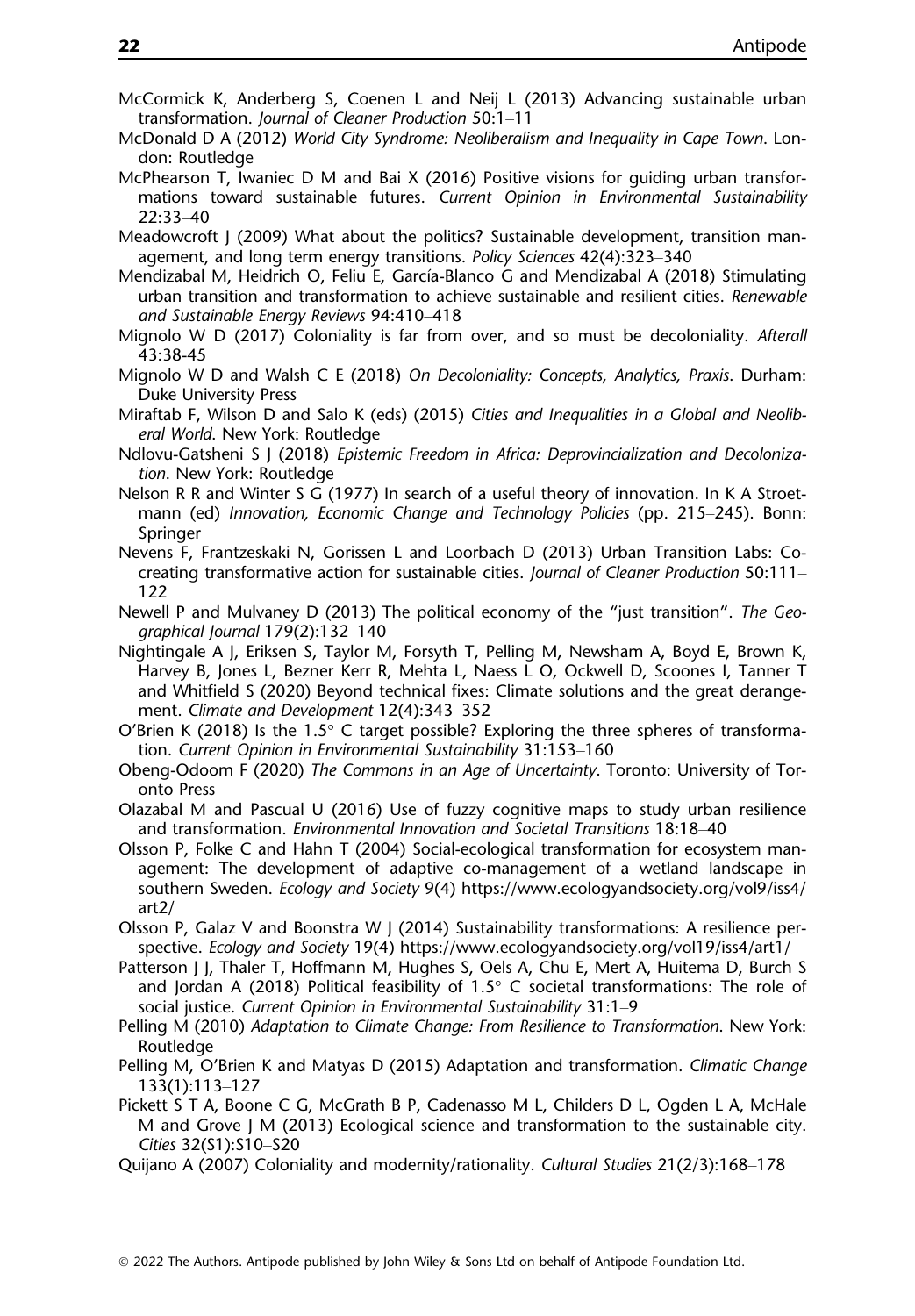- Rijke J, Farrelly M, Brown R and Zevenbergen C (2013) Configuring transformative governance to enhance resilient urban water systems. Environmental Science and Policy 25:62– 72
- Romero-Lankao P and Gnatz D M (2013) Exploring urban transformations in Latin America. Current Opinion in Environmental Sustainability 5(3/4):358–367
- Rosenzweig C and Solecki W (2018) Action pathways for transforming cities. Nature Climate Change 8(9):756–759
- Said E (1978) Orientalism: Western Conceptions of the Orient. London: Penguin
- Saito L T (2009) The Politics of Exclusion: The Failure of Race-Neutral Policies in Urban America. Stanford: Stanford University Press
- Santos B de S(2015) Epistemologies of the South: Justice Against Epistemicide. New York: Routledge
- Schipper E L F, Eriksen S E, Fernandez Carril L R, Glavovic B C and Shawoo Z (2021) Turbulent transformation: Abrupt societal disruption and climate resilient development. Climate and Development 13(6):467–474
- Scoones I (2016) The politics of sustainability and development. Annual Review of Environment and Resources 41:293–319
- Shove E and Walker G (2007) CAUTION! Transitions ahead: Politics, practice, and sustainable transition management. Environment and Planning A 39(4):763–770
- Smit B and Wandel J (2006) Adaptation, adaptive capacity, and vulnerability. Global Environmental Change 16(3):282–292
- Smith A and Stirling A (2010) The politics of social-ecological resilience and sustainable socio-technical transitions. Ecology and Society 15(1) [https://www.ecologyandsociety.org/](https://www.ecologyandsociety.org/vol15/iss1/art11/) [vol15/iss1/art11/](https://www.ecologyandsociety.org/vol15/iss1/art11/)
- Swilling M, Musango J and Wakeford J (2016) Developmental states and sustainability transitions: Prospects of a just transition in South Africa. Journal of Environmental Policy and Planning 18(5):650–672
- Temper L, Demaria F, Scheidel A, Del Bene D and Martinez-Alier J (2018) The Global Environmental Justice Atlas (EJAtlas): Ecological distribution conflicts as forces for sustainability. Sustainability Science 13:573–584
- Trencher G P, Yarime M and Kharrazi A (2013) Co-creating sustainability: Cross-sector university collaborations for driving sustainable urban transformations. Journal of Cleaner Production 50:40–55
- Turnheim B, Kivimaa P and Berkhout F (eds) (2018) Innovating Climate Governance: Moving Beyond Experiments. Cambridge: Cambridge University Press
- United Nations (2015) "Transforming Our World: The 2030 Agenda for Sustainable Development." <https://sdgs.un.org/2030agenda> (last accessed 4 February 2022)
- United Nations (2016) "New Urban Agenda: Quito Declaration on Sustainable Cities and Human Settlements for All." <https://digitallibrary.un.org/record/850965?ln=en> (last accessed 4 February 2022)
- UN News (2021) Green transformation will rival industrial revolution: US climate envoy. 18 April<https://news.un.org/en/story/2021/04/1089952> (last accessed 4 February 2022)
- Uyarra E and Gee S (2013) Transforming urban waste into sustainable material and energy usage: The case of Greater Manchester (UK). Journal of Cleaner Production 50:101–110
- Vergragt P J and Brown H S (2010) "Managing Urban Transitions: Visioning and Stakeholder Collaboration – A Case Study in Transforming Residential Housing in Worcester, MA." Paper presented to the Sussex Energy Group Conference, Brighton
- Walker B, Holling C S, Carpenter S R and Kinzig A (2004) Resilience, adaptability, and transformability in social-ecological systems. Ecology and Society 9(2) [https://www.](https://www.ecologyandsociety.org/vol9/iss2/art5/) [ecologyandsociety.org/vol9/iss2/art5/](https://www.ecologyandsociety.org/vol9/iss2/art5/)
- Wamsler C (2015) Mainstreaming ecosystem-based adaptation: Transformation toward sustainability in urban governance and planning. Ecology and Society 20(2) [https://www.](https://www.ecologyandsociety.org/vol20/iss2/art30/) [ecologyandsociety.org/vol20/iss2/art30/](https://www.ecologyandsociety.org/vol20/iss2/art30/)
- Wetherell M, Taylor S and Yates S J (eds) (2001) Discourse Theory and Practice: A Reader. London: Sage